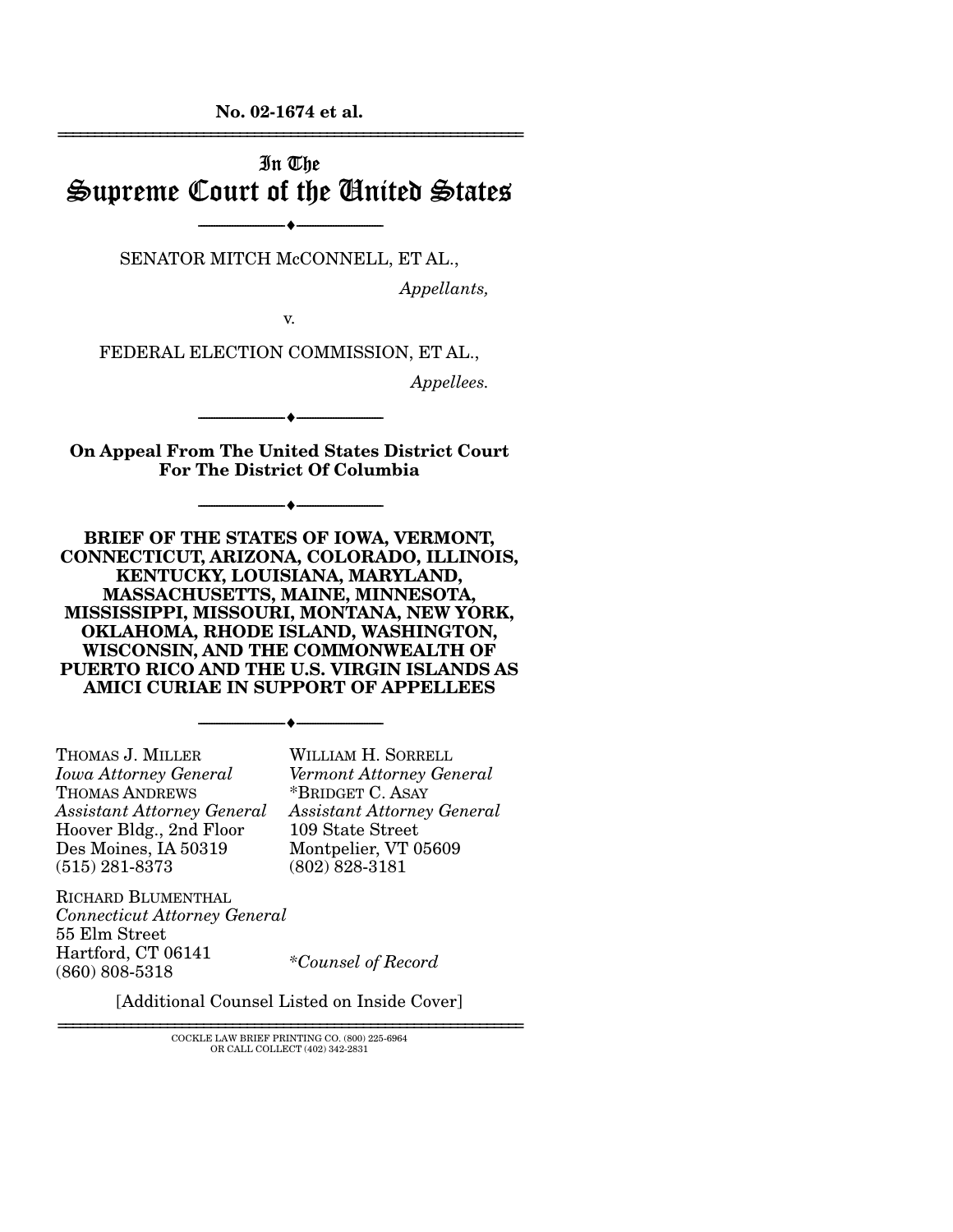TERRY GODDARD Attorney General of Arizona Attorney General of 1275 West Washington Phoenix, AZ 85007

KEN SALAZAR Attorney General of Colorado 1525 Sherman Street, 7th Floor Denver, CO 80203

ALBERT B. CHANDLER, III Attorney General of Kentucky Capitol Building, Suite 118 700 Capitol Avenue Frankfort, KY 40601

RICHARD P. IEYOUB Attorney General of Louisiana One American Place 301 Main Street, Suite 600 P.O. Box 94005 Baton Rouge, LA 70804

THOMAS F. REILLY Attorney General of Massachusetts One Ashburton Place Boston, MA 02108

G. STEVEN ROWE Attorney General of Maine State House, Station 6 Augusta, ME 04333

MIKE HATCH Attorney General of Minnesota State Capitol, Suite 102 St. Paul, MN 55155

MIKE MOORE Mississippi P.O. Box 220 Jackson, MS 39205

JEREMIAH (JAY) NIXON Attorney General of Missouri Supreme Court Building 207 West High Street Jefferson City, MO 65101

MIKE MCGRATH Attorney General of Montana 215 N. Sanders P.O. Box 201401 Helena, MT 59620

ELIOT SPITZER Attorney General of New York 120 Broadway, 25th Floor New York, NY 10271

W.A. DREW EDMONDSON Attorney General of Oklahoma 2300 N. Lincoln Blvd., Suite 112 Oklahoma City, OK 73105

PATRICK LYNCH Attorney General of Rhode Island 150 S. Main Street Providence, RI 02903

CHRISTINE O. GREGOIRE Attorney General of Washington 1125 Washington Street P.O. Box 40100 Olympia, WA 98504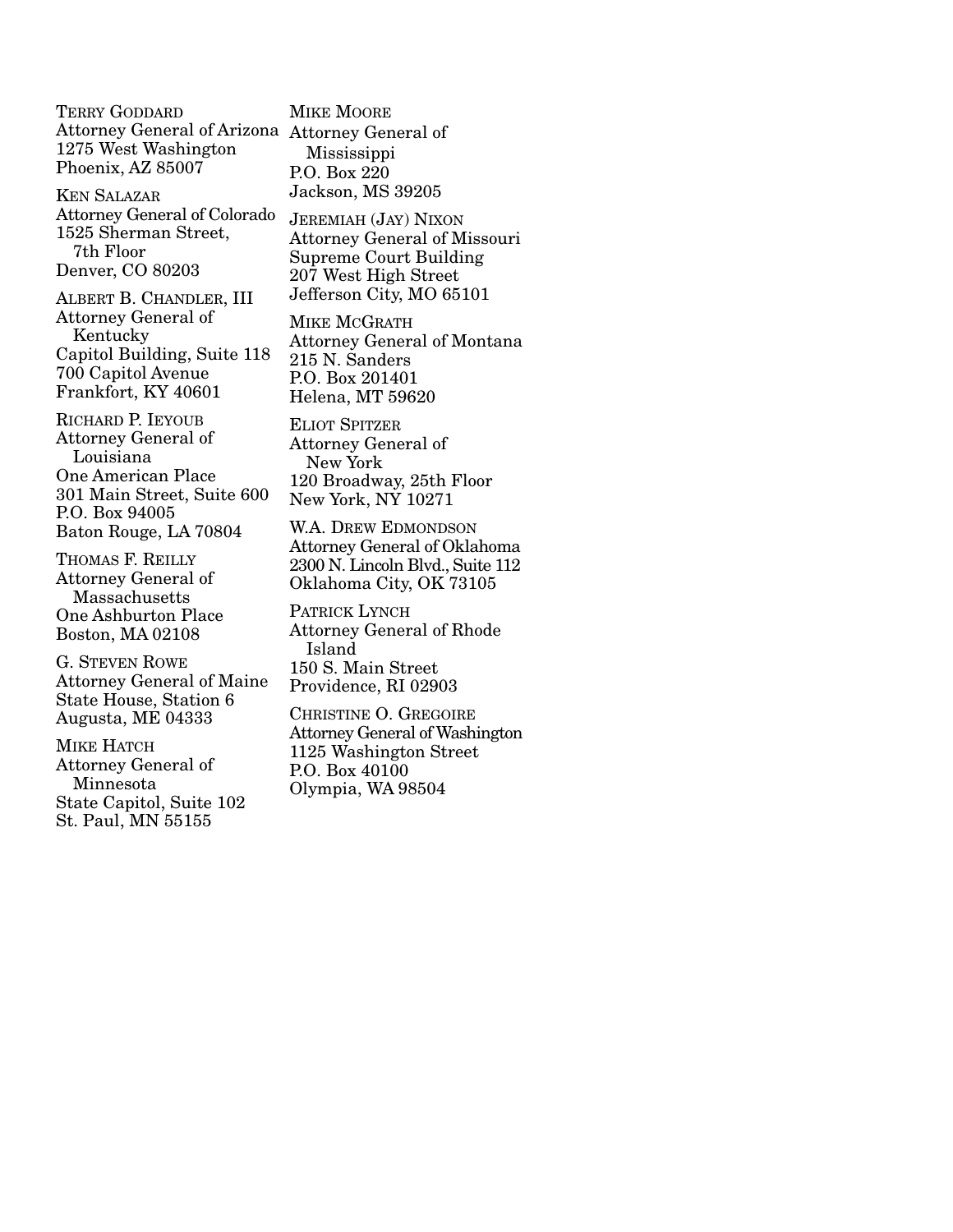PEGGY LAUTENSCHLAGER Attorney General of Wisconsin 17 W. Main Street P.O. Box 7857 Madison, WI 53707 ANABELLE RODRÍGUEZ Secretary of Justice Commonwealth of Puerto Rico P.O. Box 9020192 San Juan, P.R. 00902 IVER A. STRIDIRON Attorney General United States Virgin Islands Department of Justice 48B-50C Kronprindsens Gade GERS Bldg., 2nd Floor

St. Thomas, VI 00802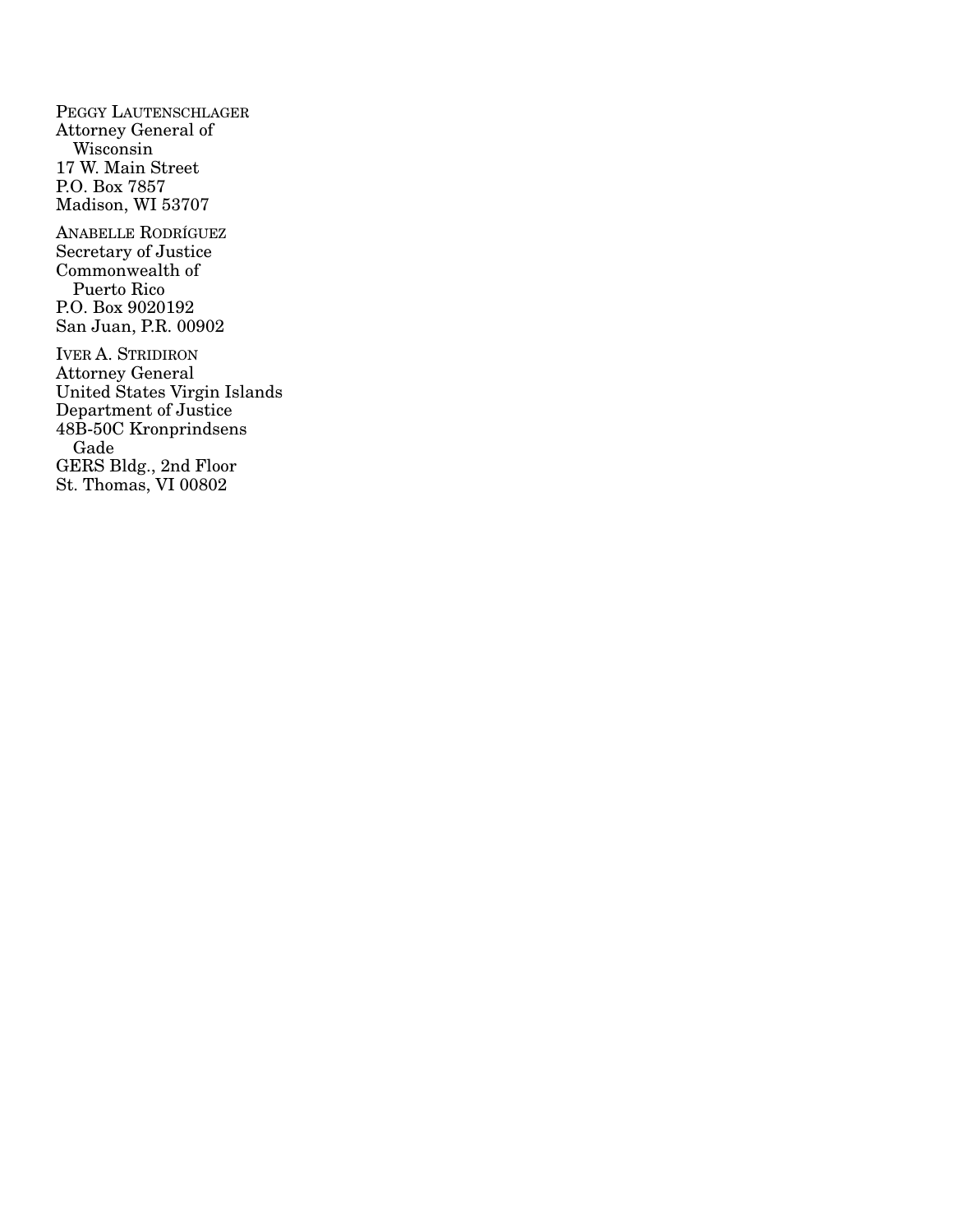#### i **TABLE OF CONTENTS**

| INTEREST OF THE AMICI CURIAE  1                                                                                                                                                                            |
|------------------------------------------------------------------------------------------------------------------------------------------------------------------------------------------------------------|
| <b>INTRODUCTION AND SUMMARY</b>                                                                                                                                                                            |
|                                                                                                                                                                                                            |
| I.<br><b>BCRA Is A Constitutional Exercise</b><br>Of Congress's Authority To Regulate<br><b>Federal Elections And Federal</b>                                                                              |
| A. Congress has the power to regulate<br>matters related to federal elections<br>and to ensure the integrity of federal                                                                                    |
| B. BCRA is an appropriate exercise of<br>Congress's authority to regulate                                                                                                                                  |
| C. BCRA, which regulates the financial<br>transactions of private parties, does<br>not impermissibly intrude on state                                                                                      |
| <b>BCRA Serves The Interests Of The</b><br>Н.<br>States And Their Citizens By<br>Restoring Integrity To The National<br><b>Political Process And Promoting</b><br>Political Participation and Discourse 18 |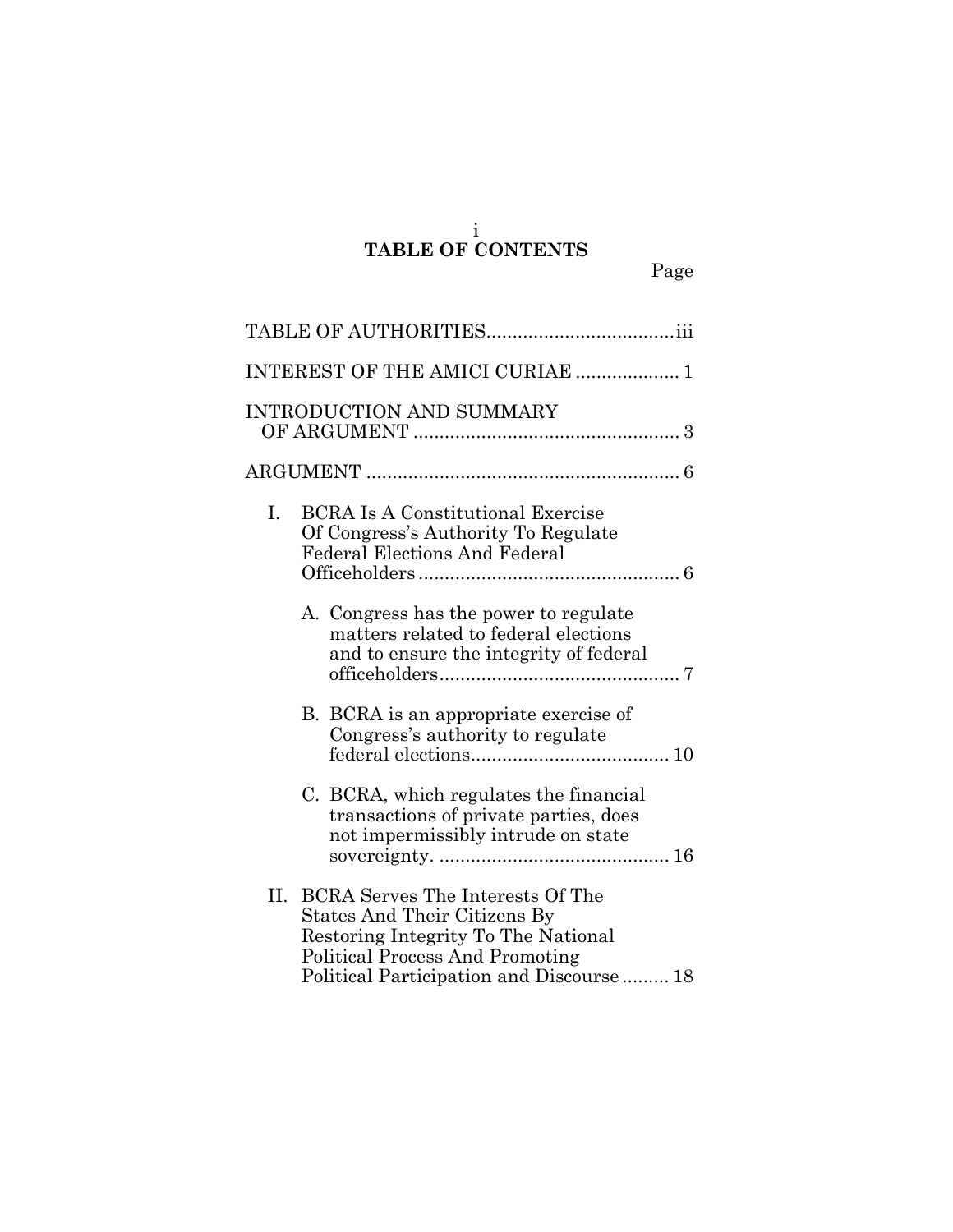| III. The Ability Of The States To Protect The |  |
|-----------------------------------------------|--|
| Confidence Of Their Citizenry In Their        |  |
| Own Elected State Officials Should Not        |  |
| Be Hobbled By The First Amendment             |  |
| Proscriptions Sought By Plaintiffs21          |  |
|                                               |  |
|                                               |  |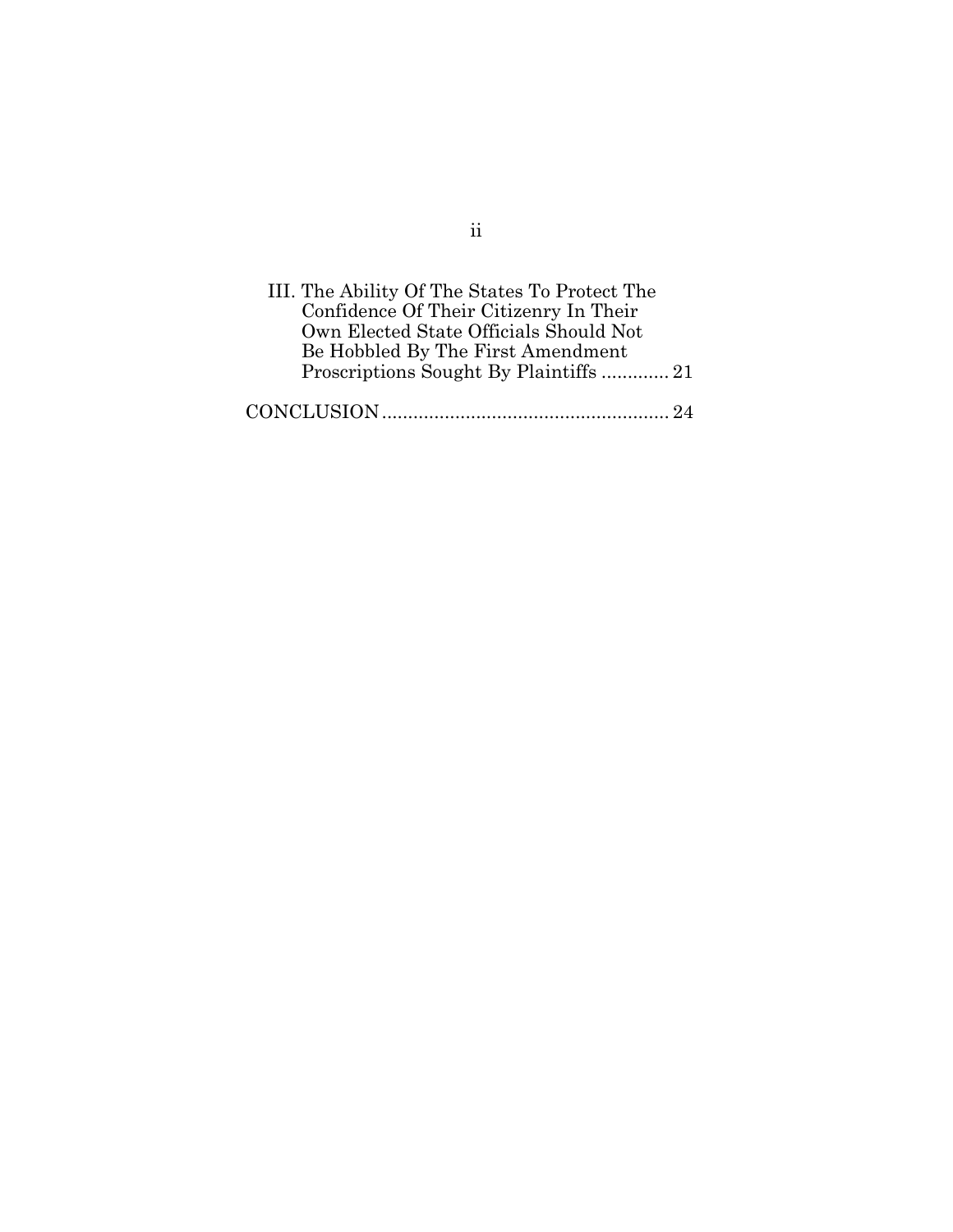## iii **TABLE OF AUTHORITIES**

# **Cases:**

| <i>Buckley v. Valeo, 424 U.S. 1 (1976)  1, 7, 8, 12, 23</i>       |
|-------------------------------------------------------------------|
| Burroughs v. United States, 290 U.S.                              |
| Denver Area Educ. Telecomms.<br>Consortium, Inc. v. FCC, 518 U.S. |
| FEC v. Massachusetts Citizens for Life,                           |
| Gregory v. Ashcroft, 501 U.S. 452 (1991) 6, 16                    |
| New State Ice Co. v. Liebmann, 285 U.S.                           |
| Nixon v. Shrink Missouri Gov't PAC,                               |
| <i>Oregon v. Mitchell</i> , 400 U.S. 112 (1970) 16                |
| Printz v. United States, 521 U.S. 898                             |
| <i>Ex parte Siebold</i> , 100 U.S. 371 (1879) 7, 8, 9, 10         |
| <i>Smiley v. Holm, 285 U.S. 355, 366</i>                          |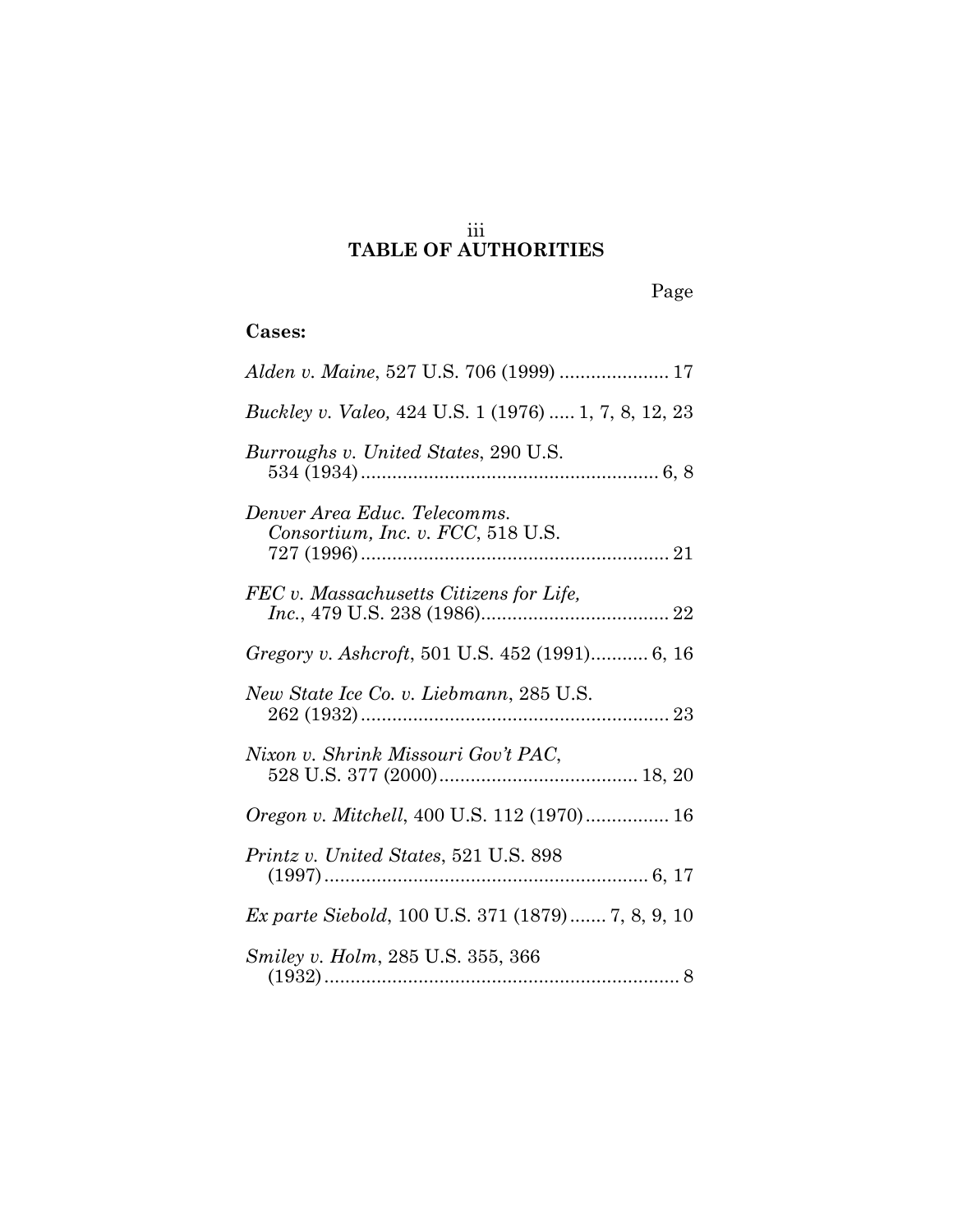| United States v. Int'l Union UAW-CIO,    |
|------------------------------------------|
| United States v. Lopez, 514 U.S. 549     |
| United States v. Mississippi Valley      |
| United States v. Morrison, 529 U.S.      |
| <i>Ex parte Yarbrough</i> , 110 U.S. 651 |

# **Constitution, Statutes, and Regulations:**

| Bipartisan Campaign Reform Act of 2002,<br>Pub. L. No. 107-155, 116 Stat. 81 |
|------------------------------------------------------------------------------|
|                                                                              |

# **Miscellaneous:**

| <i>The Federalist</i> No. 39 (James Madison) |  |
|----------------------------------------------|--|
|                                              |  |
|                                              |  |
| 33 Council of State Governments,             |  |
|                                              |  |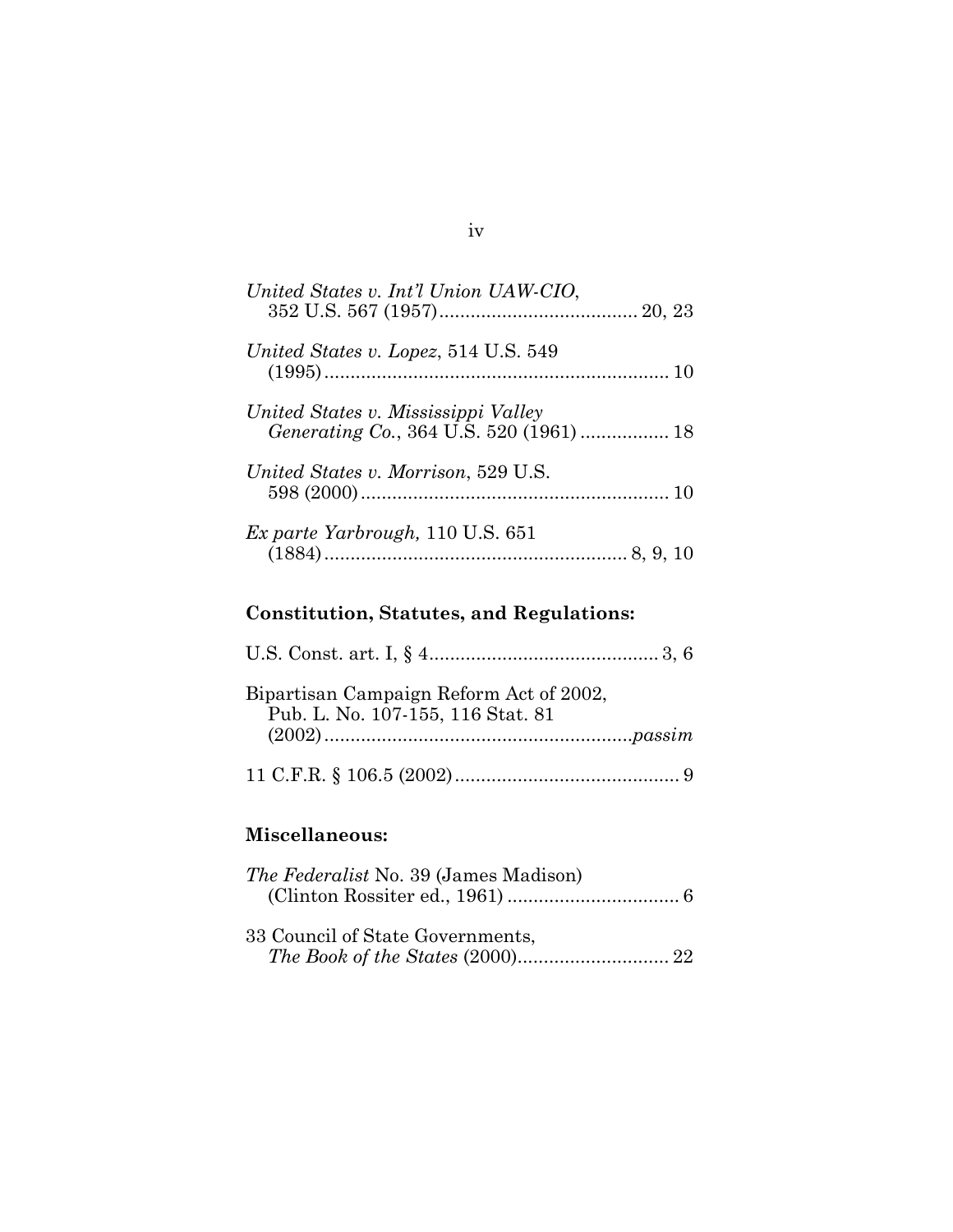#### **INTEREST OF THE AMICI CURIAE**

The Amici State[s\\*](#page-7-0) bring two unique interests to this litigation. First, the States as sovereigns have an abiding interest in the constitutional principles that govern the regulation of elections and campaign finance. Amici bear substantial responsibility for conducting and policing elections. The very legitimacy of state governments is implicated when citizens lose faith in their elections and elected officials. To combat this, virtually every State in the Union has pursued different types of campaign finance reform in a continuing effort to ensure the integrity of our democratic processes. Just as *Buckley v. Valeo,* 424 U.S. 1 (1976), has framed the debate on campaign finance legislation at both the state and federal level for the last quarter-century, the decision in this case will also have a profound impact on both state and federal election law for many years to come.

Second, as dual sovereigns and partners in our federal system, the Amici have a keen interest in protecting the proper division of power between the federal and state governments. The plaintiffs in this litigation contend that Congress has overstepped its bounds in the Bipartisan Campaign Reform Act of 2002, Pub. L. No. 107-155, 116 Stat. 81 (2002) ("BCRA" or "the Act"). Yet, at the same time that plaintiffs complain about federal legislation encroaching on the States, they ask this Court to adopt a restrictive interpretation of the First Amendment that would call into question both state and federal campaign finance laws. The Amici States disagree strongly with the

<span id="page-7-0"></span><sup>\*</sup> Joined by the Commonwealth of Puerto Rico and the U.S. Virgin Islands.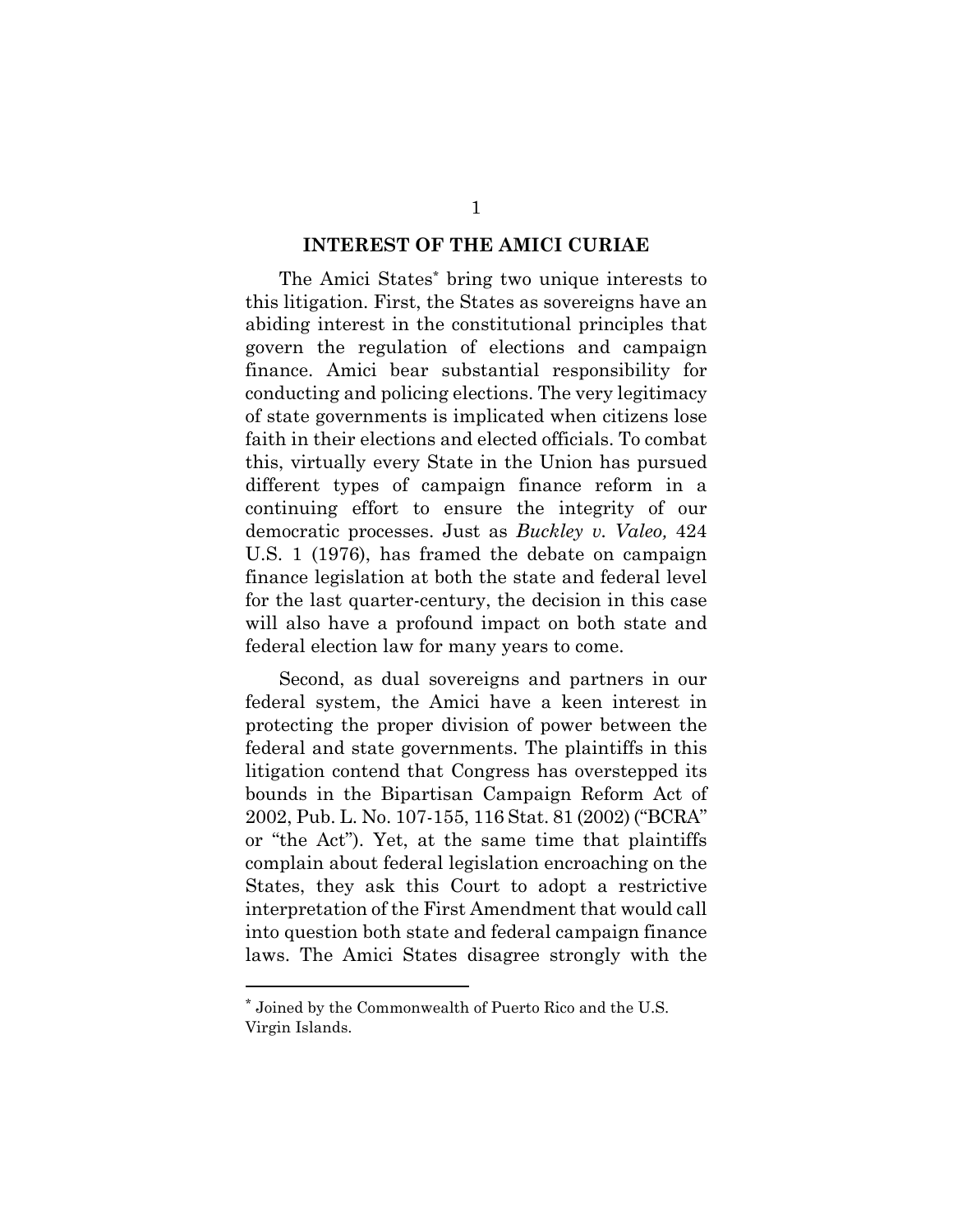federalism arguments advanced by the plaintiffs in this case. The potential threat to state authority in this context comes not from Congress but from plaintiffs' theory of the First Amendment, which, if adopted, would greatly limit the ability of the States to enact meaningful campaign finance reforms.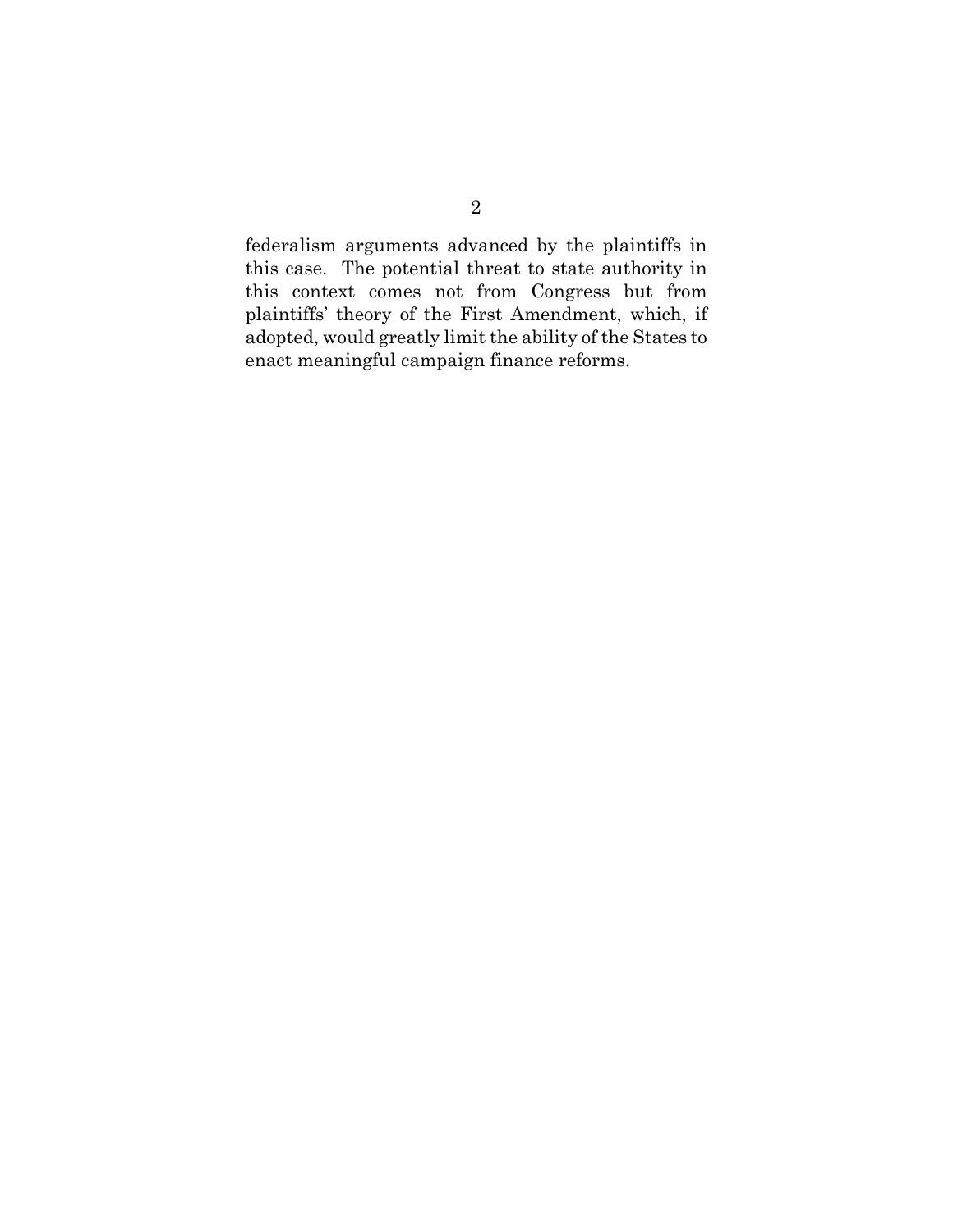## **INTRODUCTION AND SUMMARY OF ARGUMENT**

When Congress enacted BCRA, it recognized that significant campaign finance reform was essential to the health of our national democracy. Although the plaintiffs posit that the Act's key provisions violate the First Amendment and exceed Congress's authority, they are mistaken. BCRA is a constitutional exercise of Congress's power to regulate federal elections and ensure the integrity of federal officeholders.

The Amici States are particularly troubled by the plaintiffs'[1](#page-9-0) effort to derail Congress's crucial reform effort by invocation of "federalism." The Amici have a special expertise in the area of federalism, and they pay close attention to the constitutional division of authority between the federal and state governments. In the view of Amici, the plaintiffs' federalism arguments are wholly unsupportable.

Congress has broad authority to regulate activities that bear a reasonable relationship to federal elections. The Court has long recognized the power delegated to Congress, *see* U.S. Const. art. I, § 4, to prescribe regulations for federal elections and to protect the integrity of federal officeholders. BCRA is tailored to reach those campaign activities that are subject to federal regulation – and to reach no further.

<span id="page-9-0"></span><sup>&</sup>lt;sup>1</sup> In this context, "plaintiffs" refers to appellants/cross-appellees "Senator Mitch McConnell et al.," and the "political parties." The briefs filed by these two sets of plaintiffs devote substantial space to arguing that certain elements of BCRA exceed Congress's authority, violate the Tenth Amendment, or otherwise run afoul of principles of federalism. *See* Br. for Appellants/Cross-Appellees Senator Mitch McConnell et al. at 26-35; Br. of Political Parties at 78-91.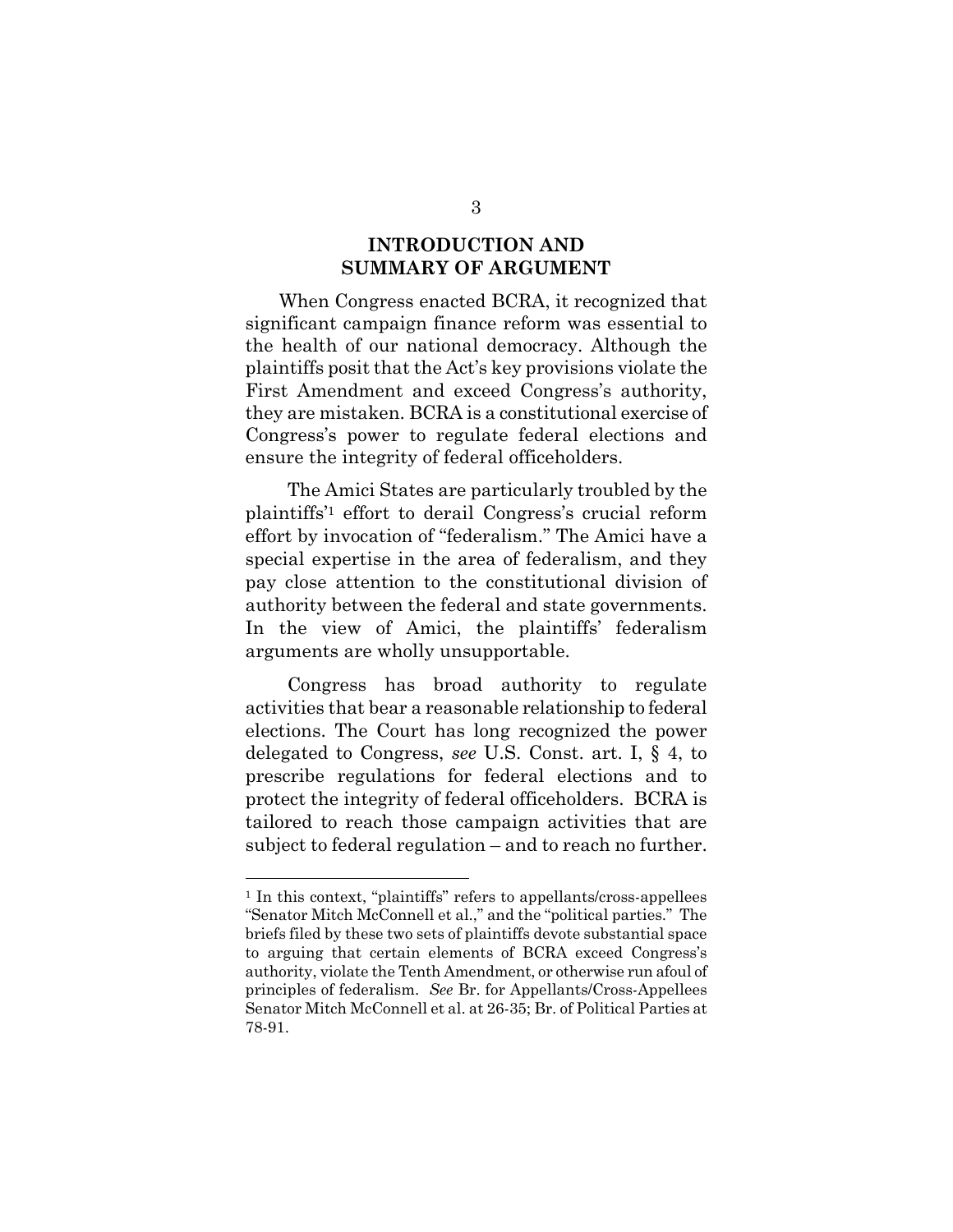Congress has not exceeded its delegated constitutional authority and has not regulated purely local matters or intruded on the sovereignty of the States.

Eliminating the corrupting influence of soft money in federal elections does not intrude on state power but, to the contrary, benefits both the States and their citizens. The States and their citizens rely on the integrity and fidelity of federal office holders. Just as importantly, state and local governments suffer from the disaffection and alienation caused by the perception that, in politics, "money talks." Even more than the federal government, state and local governments depend upon an active, engaged citizenry to share in the work of governing. By addressing the causes of alienation and cynicism, BCRA will foster participation and political discourse at both the state and federal level.

The combination of First Amendment and federalism arguments advanced by the plaintiffs is troubling for another reason. Because the States share with Congress the responsibility for ensuring the integrity of elections, the Court's decision in this case will not only decide the fate of BCRA. It will also govern the actions of state legislators across the nation as they pursue efforts to regulate and reform the financing of elections. Although plaintiffs assert allegiance to principles of federalism, they do not truly seek to preserve the authority of the States to legislate in this area. Rather, they seek a constitutional ruling from this Court that would limit state campaign finance laws and preclude state innovation and experimentation. This Court should not adopt such a restrictive view of the First Amendment. The political branches at the state and federal level should be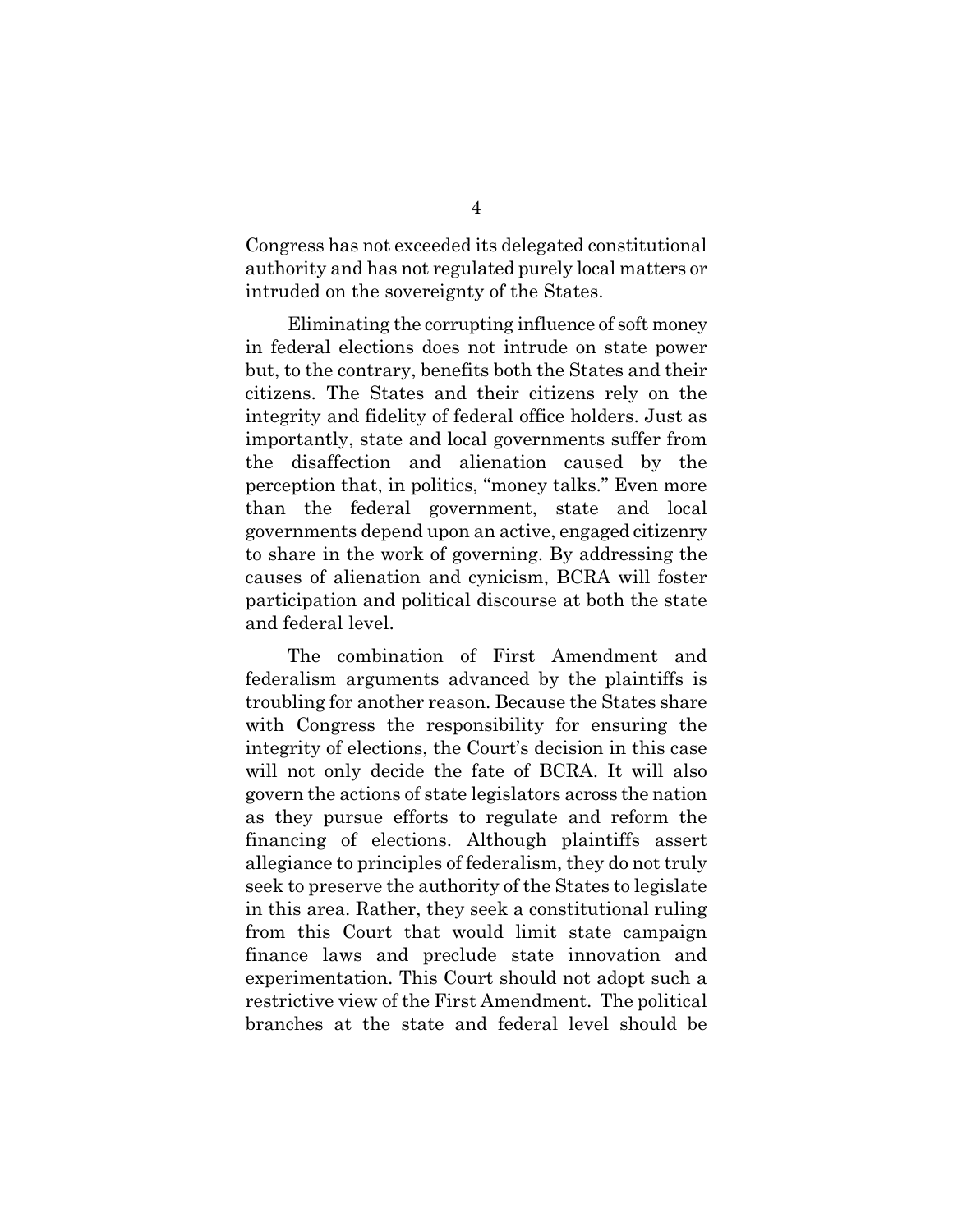afforded the latitude they need to protect the integrity of their respective electoral processes.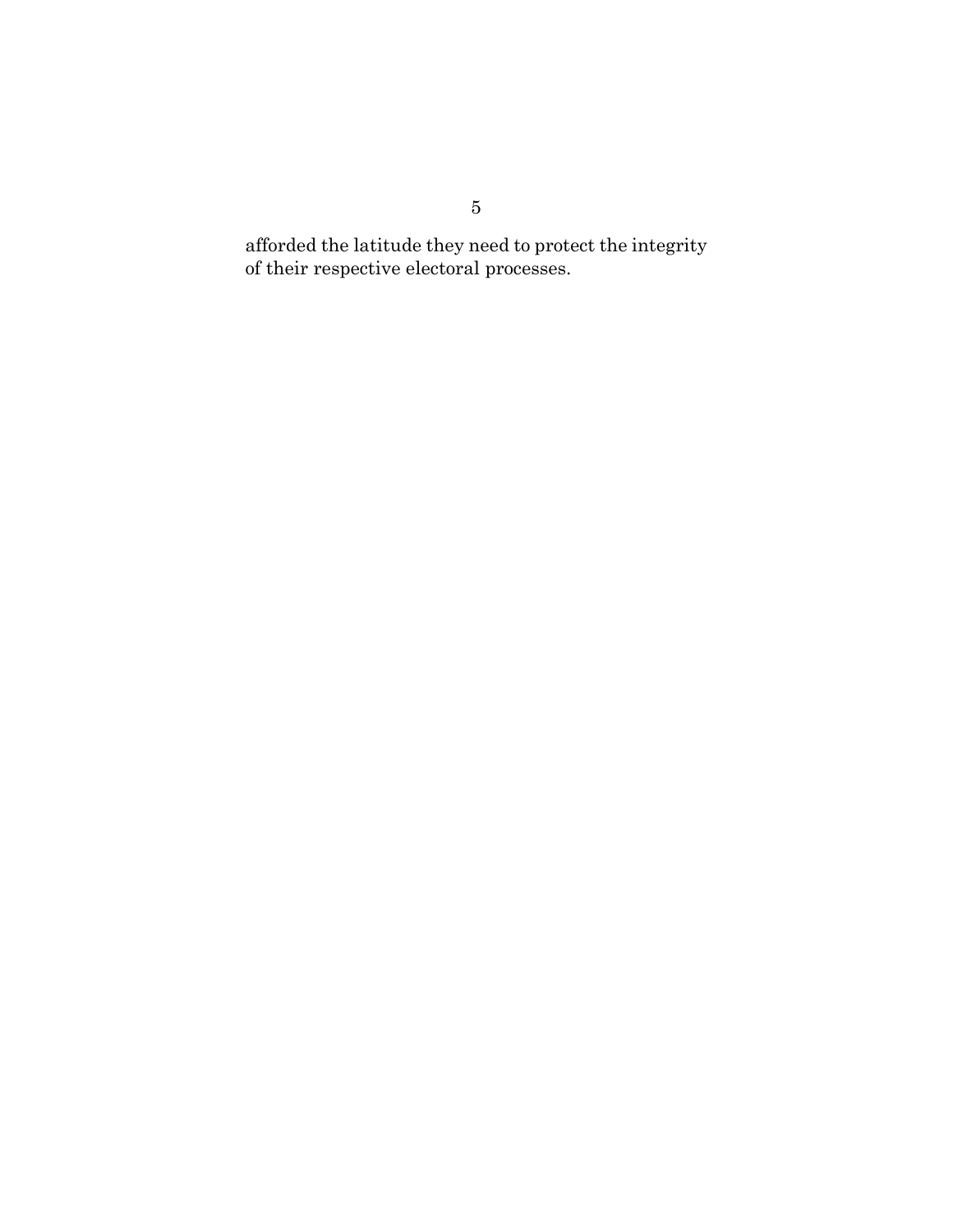#### **ARGUMENT**

## **I. BCRA Is A Constitutional Exercise Of Congress's Authority To Regulate Federal Elections And Federal Officeholders.**

In our federalist system of government, the federal and state governments share the authority to govern. As a result, the States retain substantial sovereign powers. *See*, *e.g.*, *Printz v. United States*, 521 U.S. 898, 918-19 (1997) (Constitution establishes a system of dual sovereignty, in which the States retain a "'residuary and inviolable sovereignty'") (quoting *The Federalist* No. 39, at 245 (James Madison) (Clinton Rossiter ed., 1961)). As intended by the Founders, *see, e.g.*, *Gregory v. Ashcroft*, 501 U.S. 452, 458-59 (1991), the States guard those powers against encroachment by the federal government. But not *all* powers of governance have been – or should be – reserved to the States. The Constitution rightly assigns certain powers to Congress, including the power to regulate federal elections and protect the integrity of federal officeholders. *See* U.S. Const. art. I, § 4; *Burroughs v. United States*, 290 U.S. 534, 545 (1934). BCRA falls comfortably within this authority granted to Congress.

The "federalism" challenges to portions of the Act, raised by plaintiffs and some of their amici, are misplaced. First, plaintiffs' cramped view of Congress's authority is inconsistent with this Court's precedents. Congress may regulate activities that bear a reasonable relationship to federal elections and may pass legislation designed to protect the integrity of federal officeholders. The power of Congress in this area is not automatically limited by the unavoidable impact such regulations may have on state and local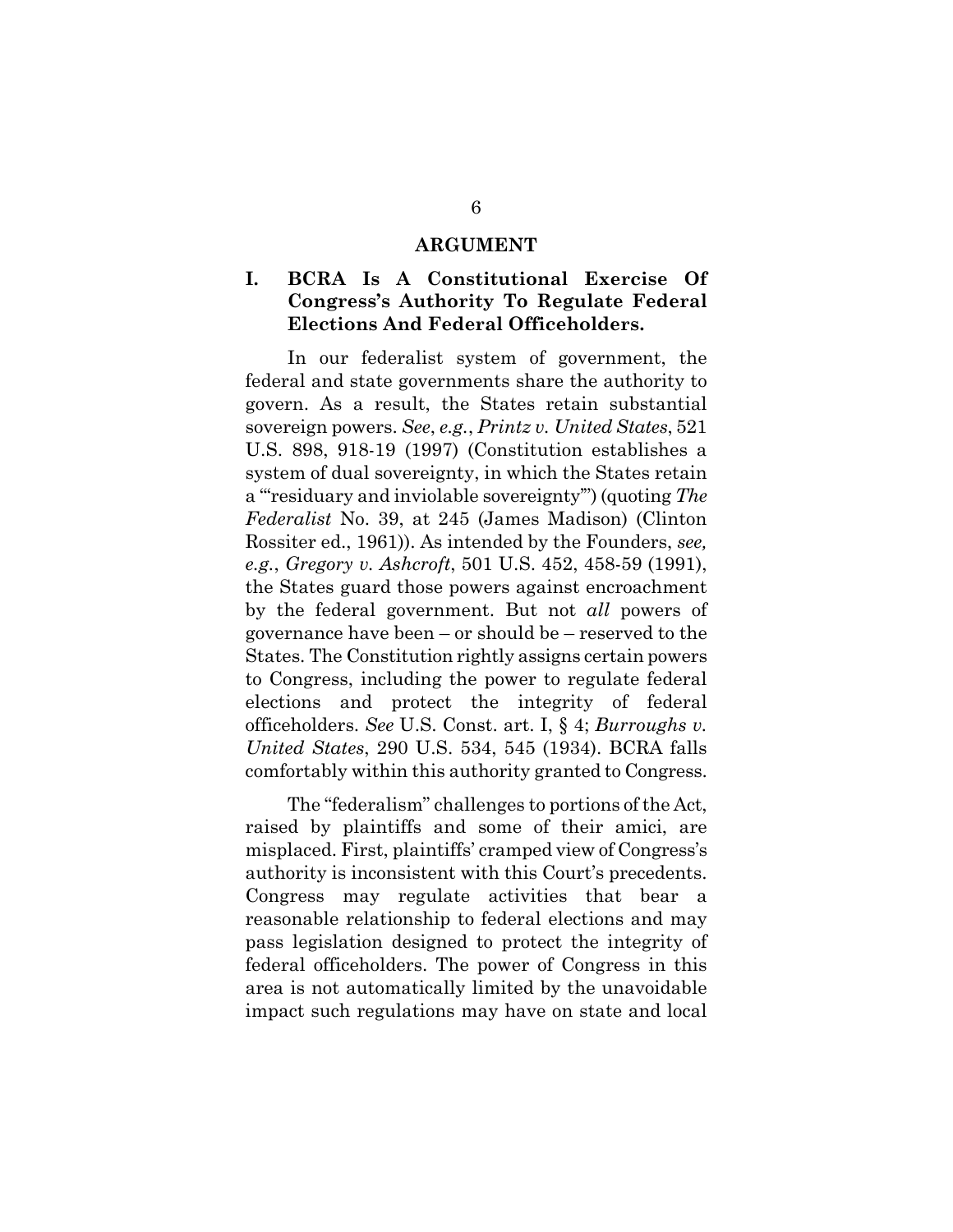elections. Second, BCRA does not exceed the authority granted to Congress. Each of the challenged provisions of the Act regulates activities related to federal elections and federal officeholders. Finally, BCRA does not "federalize" the conduct or the financing of state elections. Congress carefully tailored BCRA to reach activities that are related to federal elections and officeholders while leaving intact the sovereign authority that States exercise over state and local elections.

## **A. Congress has the power to regulate matters related to federal elections and to ensure the integrity of federal officeholders.**

As the necessary starting point for the analysis of the power of Congress to enact BCRA, the Court must first establish the scope of federal authority in this area. Much of this work has already been done, however. The Court's precedents establish that Congress has broad authority to regulate matters relating to federal elections, as well as activities that pose a risk of corrupting or appearing to corrupt federal candidates and officeholders.

It is not surprising that by the time of *Buckley v. Valeo* the Court described the power of Congress to regulate federal elections as "well-established." 424 U.S. 1, 13 (1976). Well over one hundred years ago, the Court acknowledged that Congress has "a general supervisory power over the whole subject" of federal elections. *Ex parte Siebold*, 100 U.S. 371, 387 (1879). Congress unquestionably may provide a "complete code for [federal] elections," including "the numerous requirements as to procedure and safeguards which experience shows are necessary in order to enforce the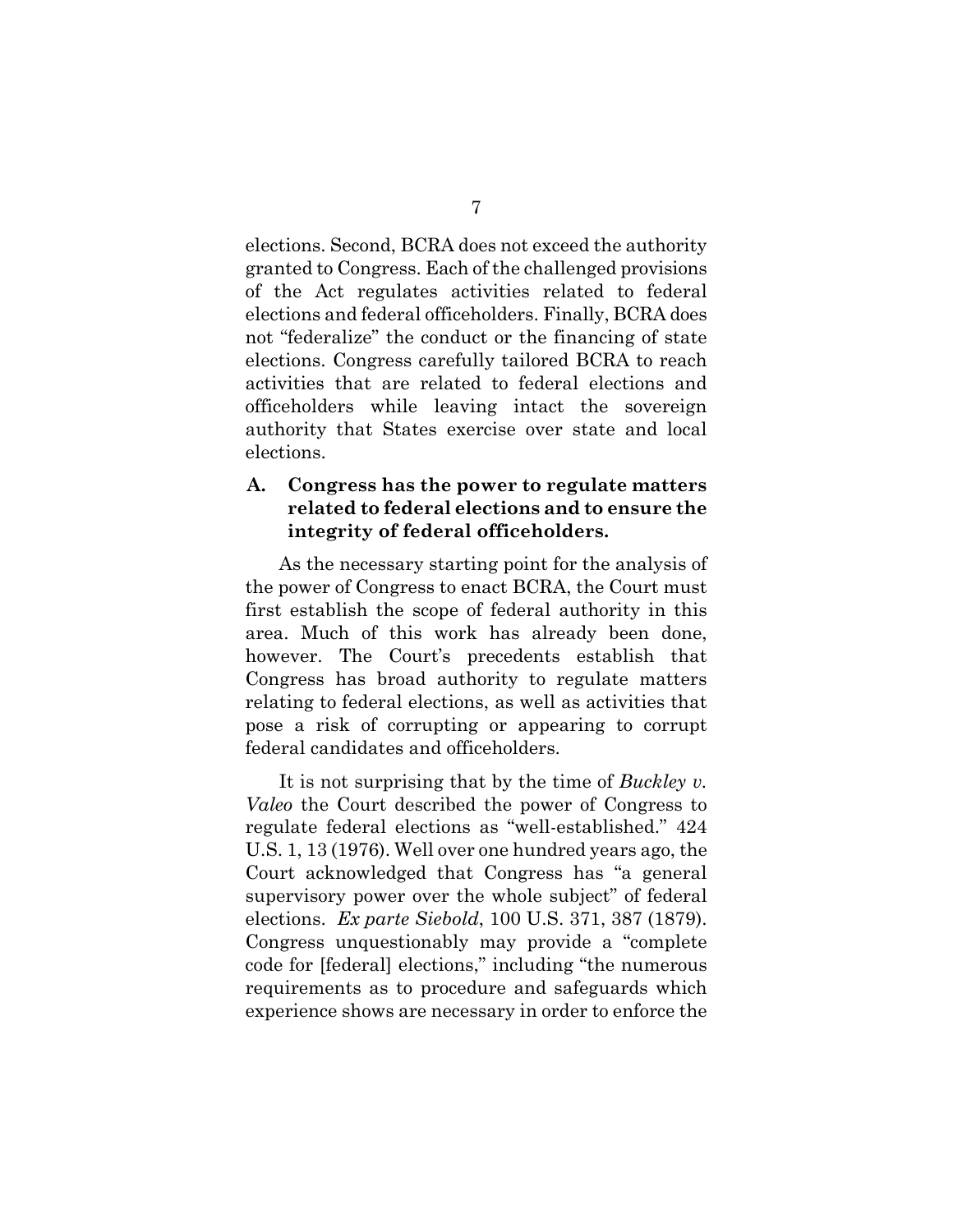fundamental right involved." *Smiley v. Holm*, 285 U.S. 355, 366 (1932). The power of Congress in this area is not circumscribed or narrow; rather, "[t]he power of Congress . . . is paramount, and may be exercised at any time, and to any extent which it deems expedient." *Siebold*, 100 U.S. at 392.

Numerous decisions of the Court confirm that this "paramount" authority of Congress includes the power to ensure the integrity of federal elections and officeholders and to legislate against the potentially corrupting influence of money in politics. The reasoning of the Court in *Ex parte Yarbrough,* 110 U.S. 651, 657-58 (1884), still has force today: "If this government is anything more than a mere aggregation of delegated agents of other states and governments, each of which is superior to the general government, it must have the power to protect the elections on which its existence depends, from violence and corruption." Similarly, in *Burroughs v. United States*, the Court found no doubt that Congress had the power "to pass appropriate legislation to safeguard [a presidential] election from the improper use of money." 290 U.S. at 545. To say otherwise would "deny to the nation in a vital particular the power of self-protection." *Id*.; *see also Buckley v. Valeo*, 424 U.S. at 257(acknowledging the authority of Congress to "protect the elective processes against the 'two great natural and historical enemies of all republics, open violence and insidious corruption'") (White, J., concurring in part and dissenting in part) (quoting *Yarbrough,* 110 U.S. at 658).

The plaintiffs largely disregard the substantial body of case law supporting the authority of Congress to regulate federal elections. Indeed, they fail to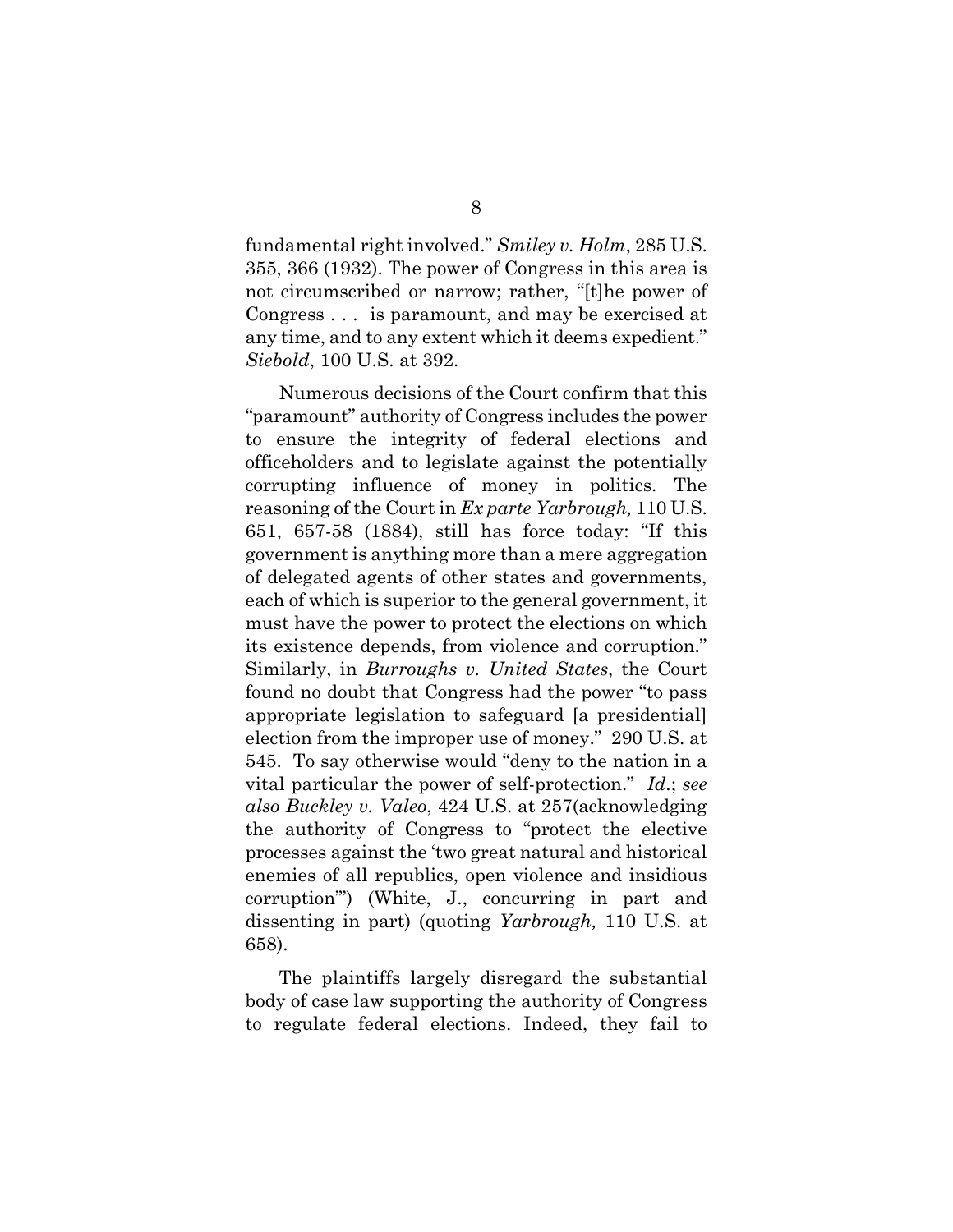acknowledge or articulate any standard for measuring the extent of Congress's authority to regulate federal elections. Instead, plaintiffs merely assert that Congress lacks the power to regulate state elections. *See* Br. of Political Parties at 79, 81-82; Br. for Appellants/Cross-Appellees Senator Mitch McConnell et al. at 27-30. In so doing, plaintiffs ask and answer the wrong question. The issue posed in this case is not whether Congress may regulate state elections, but whether Congress may regulate federal elections and officeholders in a manner that may affect some state and local campaign activity.

Once properly posed, to paraphrase Justice Miller, the 'question answers itself.' *Cf. Yarbrough*, 110 U.S. at 662. Given the concurrent timing of federal and state elections in most jurisdictions, it would be impossible for Congress to act *without* having some impact on state elections[.2](#page-15-0) In *Siebold*, the Court acknowledged as much, declaring that a State's decision to hold concurrent elections does not deprive Congress "of the right to make regulations in reference to [federal elections]." 100 U.S. at 393. The Court suggested that the power of Congress might not extend to matters "having *exclusive* reference to the election of State or county officers," *id.* (emphasis added), thus implicitly recognizing that Congress does have primary authority over matters of shared federal and state interest. In *Yarbrough*, the Court once again rejected the argument that a concurrent state election in any

<span id="page-15-0"></span><sup>2</sup> The impact of federal regulations on state and local campaign activity is longstanding. Prior to BCRA, federal law required the political parties to allocate their spending for many campaign activities between federal and nonfederal dollars. *See* 11 C.F.R. § 106.5 (2002).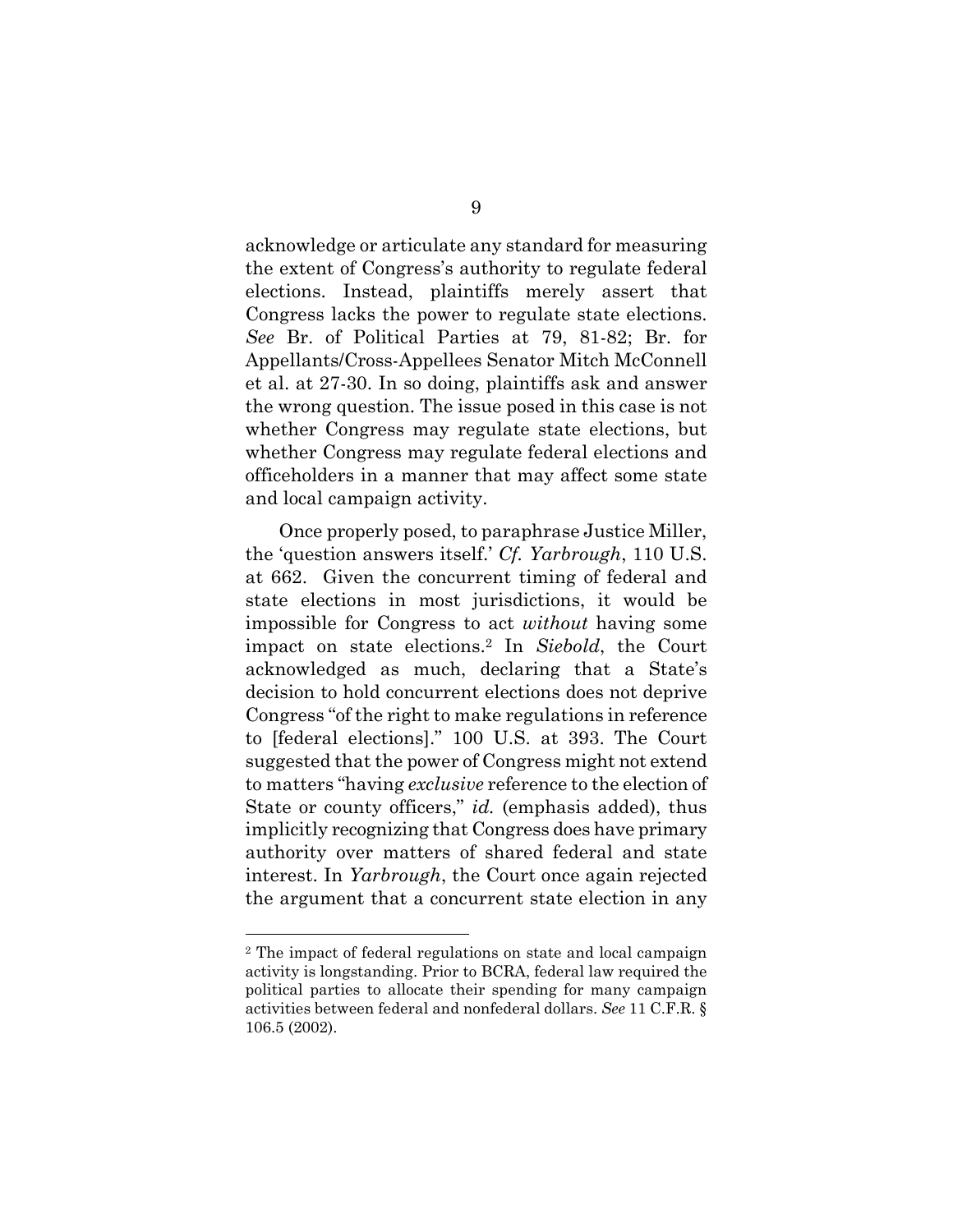way diminishes the authority of Congress to regulate the federal election. 110 U.S. at 661-62. Neither *Siebold* nor *Yarbrough*, nor any of the Court's precedents, support the proposition that Congress must refrain from regulating matters related to federal elections and officeholders whenever those regulations could also impact state and local campaign activities.

That is not to say that the power of Congress to regulate elections is so unfettered that it could swallow up the concomitant authority of States. In other areas, the Court has been hesitant to adopt expansive views of Congressional authority that would effectively remove "any limitation on federal power." *United States v. Lopez*, 514 U.S. 549, 564 (1995); *see also United States v. Morrison*, 529 U.S. 598 (2000). BCRA does not raise this concern, however, because it does not depend upon an expansive interpretation of federal power. As argued below, the Act reaches only those activities that are related to federal elections and officeholders, and it does not intrude on state sovereignty. BCRA thus respects the "distinction between what is truly national and what is truly local." *Morrison,* 529 U.S. at 617-18.

### **B. BCRA is an appropriate exercise of Congress's authority to regulate federal elections.**

Once the scope of Congress's authority to regulate federal elections and protect the integrity of federal officeholders is understood, plaintiffs' federalism arguments are easily dismissed. Plaintiffs suggest that BCRA regulates matters unconnected to federal elections and undermines the authority of States to regulate state and local elections. They consistently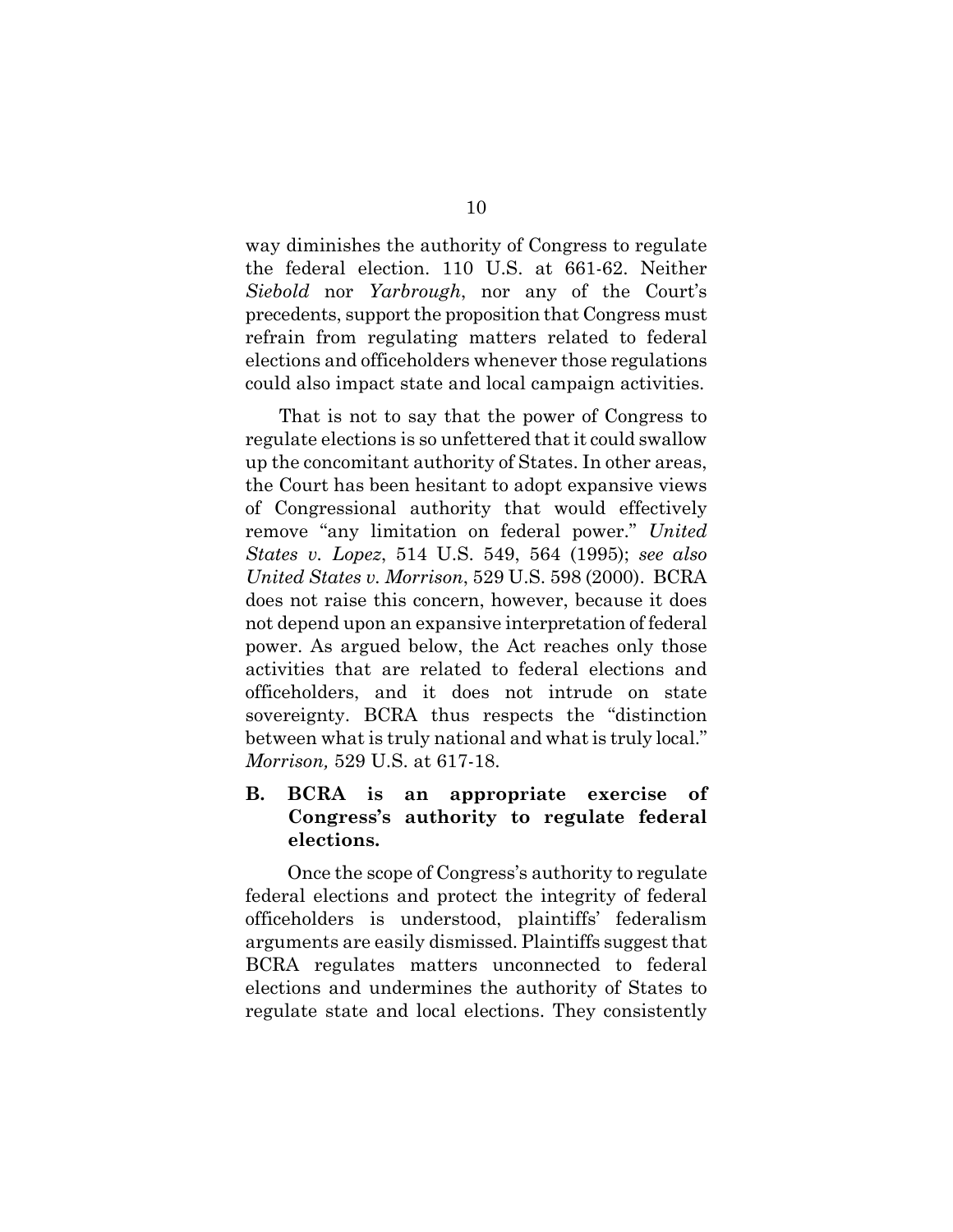overstate the impact on state elections while minimizing the clear basis for federal authority over the regulated activities. The few specifics they cite illustrate the weakness of their arguments.

*The national party "soft money" ban.* Title I of BCRA prohibits the national parties from raising and spending any nonfederal money. BCRA, tit. I, sec. 101(a), § 323(a), 116 Stat. at 82. Plaintiffs complain that Congress exceeded its authority under the Elections Clause by prohibiting national parties from raising or spending soft money for nonfederal purposes, such as supporting candidates for state and local offices. The record in this case, however, demonstrates the significant federal interest in curtailing the ability of the national parties to raise and spend soft money. Close ties exist between the national party committees and the elected federal officials who run the committees and raise significant sums of soft money on their behalf. *See, e.g*., Kollar-Kotelly, 548sa-562sa; Leon, 1243sa-1247sa. The record illustrates the manner in which soft money donations to the national parties gain access for donors to federal candidates and officeholders. *See, e.g*., Leon, 1265sa-1271sa (lobbyists, former Members of Congress, business leaders, and donors believe that soft money donations to the parties increase access to officeholders); *id*. 1271sa-1276sa (party donation programs show that increased access corresponds with larger donations); Kollar-Kotelly, 567sa (evidence shows that large contributions provide donors access to federal lawmakers). The public, not surprisingly, believes that large donors to the parties have a major impact on the decisions of elected federal officials. Leon, 1291sa.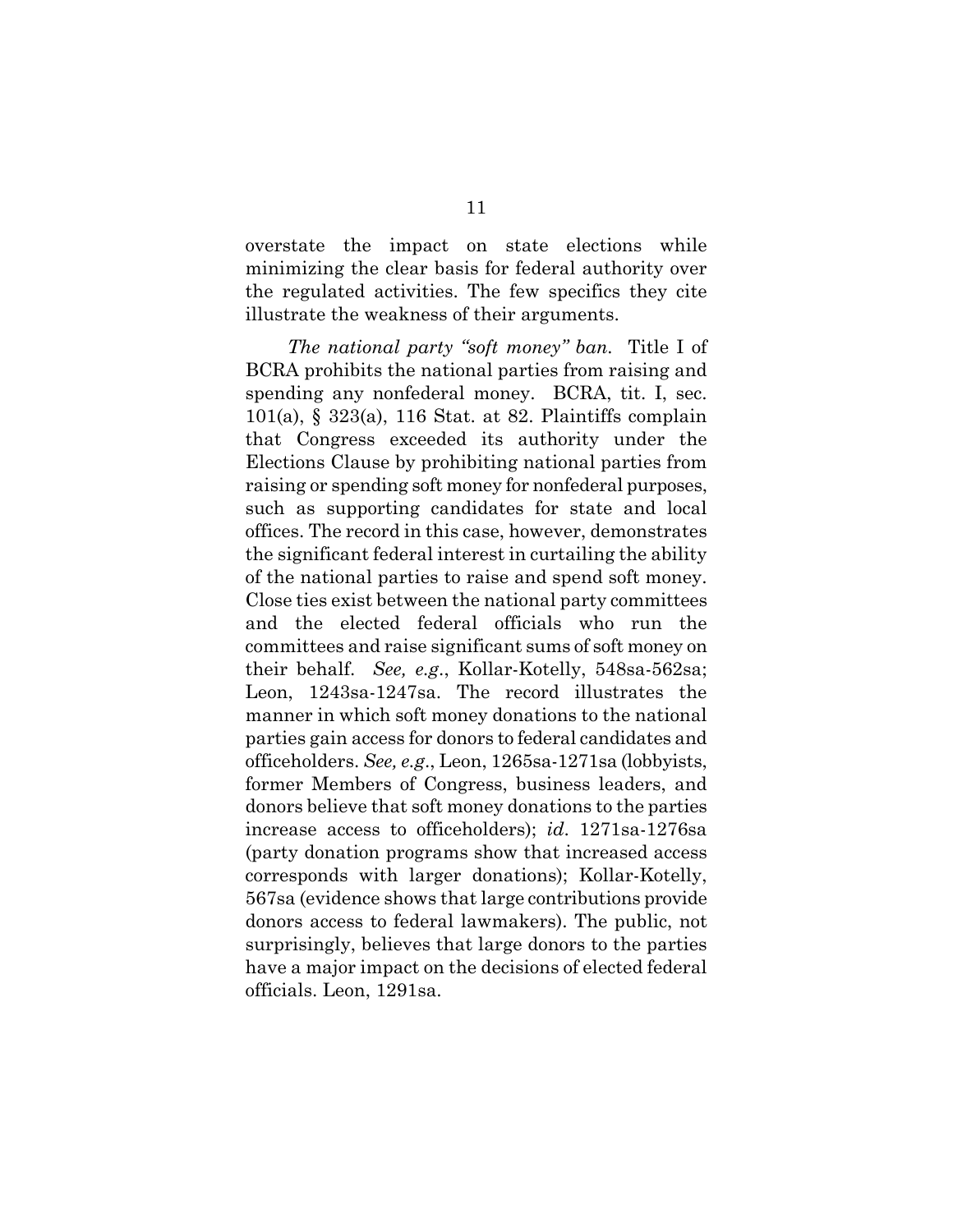<span id="page-18-0"></span>These concerns do not go away merely because the national party committees are nominally raising money for nonfederal activities. Money is fungible. If the party committees are able to raise and use soft money for some "nonfederal" purposes, they will have more hard money available to transfer to or spend in support of federal candidates and officeholders. For this reason, a soft money contribution to a national party committee–although earmarked for a nonfederal purpose–may nonetheless confer a benefit on federal candidates and officeholders. The ban on national parties raising and spending soft money prevents donors from circumventing contribution limits in this way. *Cf. Buckley v. Valeo*, 424 U.S. at 38 (upholding \$25,000 limit on total contributions during an election cycle "to prevent evasion of the \$1,000 contribution limitation by a person who might otherwise contribute massive amounts of money to a particular candidate through the use of unearmarked contributions to political committees likely to contribute to that candidate, or huge contributions to the candidate's political party"). This provision of BCRA thus protects the integrity of federal officeholders and elections.

*The soft money ban on federal candidates and officeholders*. Title I similarly prevents federal candidates and officeholders from raising or spending soft money in connection with any election, state or federal. BCRA, tit. I, sec. 101(a), § 323(e), 116 Stat. at 84. Although federal officeholders remain free to solicit funds on behalf of state and local candidates, any sums raised must comply with federal contribution limits. Here, the federal interest is crystal clear.[3](#page-18-0) Past

<sup>3</sup> Judge Henderson addressed this issue below and held that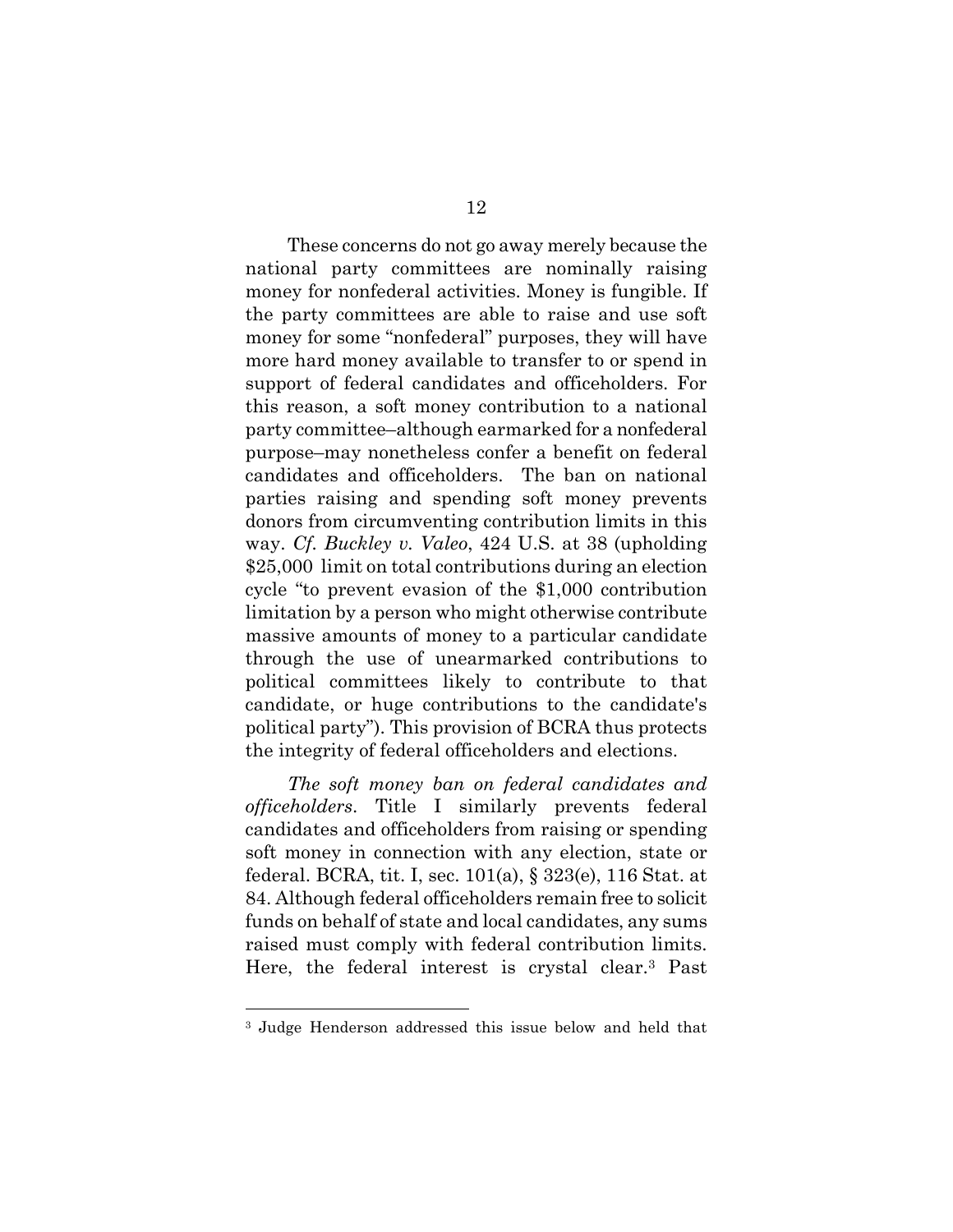experience shows that allowing federal officeholders to raise soft money leads to the appearance of corruption, because the donors gain, or appear to gain, increased access to federal officials. The purpose for which the soft money is raised does not matter. If a federal officeholder solicits soft money contributions, both potential donors and the public must reasonably assume that the contributions will benefit that officeholder in some way. *See* Kollar-Kotelly, 566sa (federal officeholders value donations to state political parties "almost as much as donations made directly to their campaigns"). The benefit to the federal officeholder is sufficient to lead to a risk of corruption or the appearance of corruption.

*Restrictions on the use of soft money to fund "federal election activity" conducted by state and local parties.* In addition to prohibiting the national parties and federal candidates and officeholders from raising or spending soft money, Title I restricts the use of soft money by state and local parties – but only to the extent that the money is used for "federal election activity." BCRA, tit. I, sec. 101(a), § 323(b), 116 Stat. at 82-83[.4](#page-19-0) Federal election activities include communications that support or attack federal candidates as well as voter registration activity within

Congress has the power to regulate the solicitation and transfer of nonfederal funds by federal candidates and officeholders. Henderson, 452sa n.174.<br><sup>4</sup> State and local parties and candidates may either use federal

<span id="page-19-0"></span>money for these purposes, or a mix of federal dollars and nonfederal dollars raised pursuant to the "Levin Amendment," BCRA, tit. I, sec. 101(a), § 323(b)(2), 116 Stat. at 83. The Levin Amendment loosens the soft money restrictions somewhat for voter registration, voter identification, and get out the vote activities.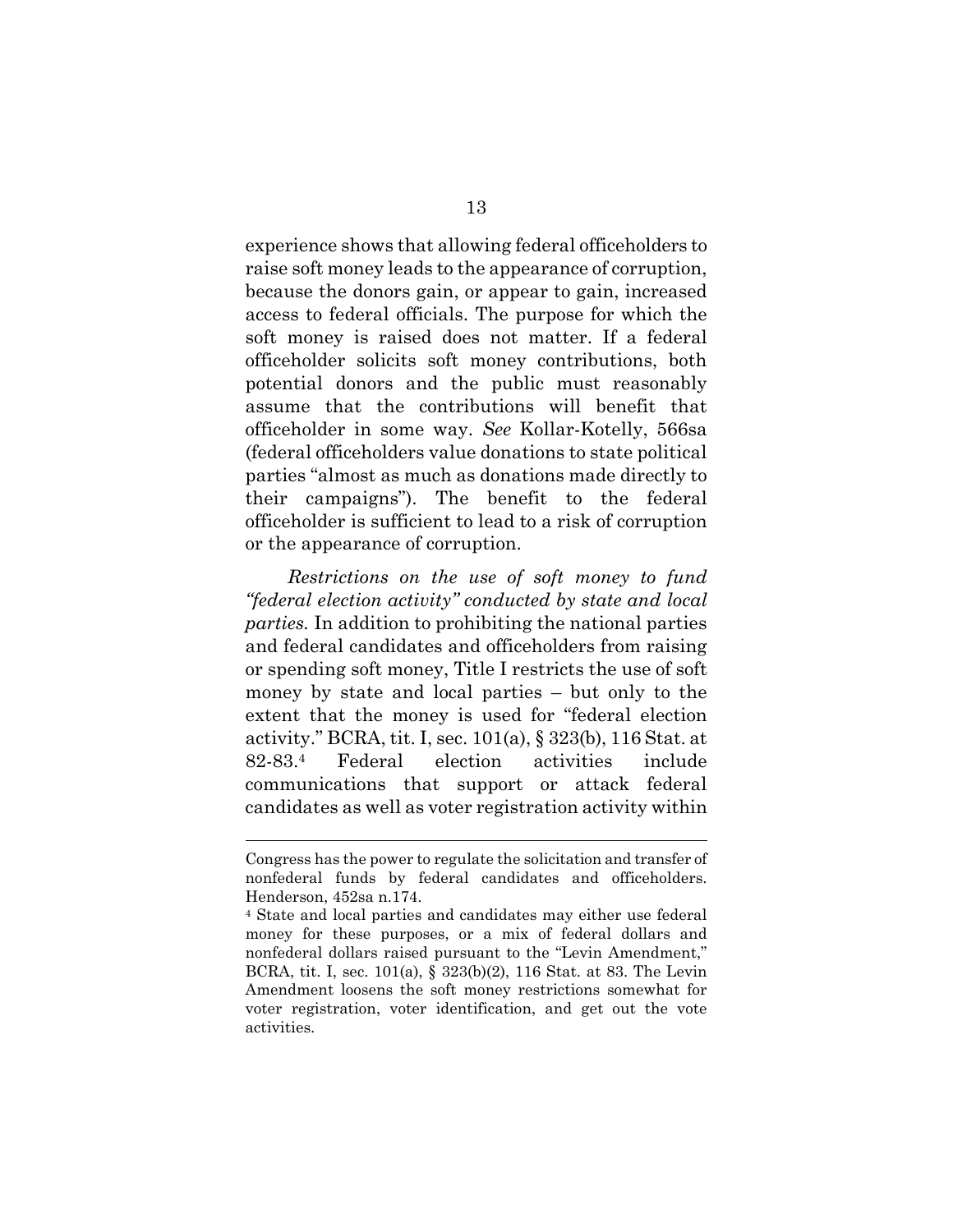120 days of a federal election, and voter identification, get out the vote, and party promotion activities conducted in connection with a federal election. BCRA, tit. I, sec. 101(b), § 301(20)(a), 116 Stat. at 85-86. Notably, although plaintiffs challenge these restrictions, they do not dispute that these activities are related to federal elections.[5](#page-20-0) 

In fact, all of these activities significantly affect federal elections and are subject to federal regulation. When parties register voters, and find ways to help voters reach the polls, the voters cast ballots for federal candidates. When voters are influenced in the weeks before a federal election by signs and campaign ads that urge them to "Vote Democratic" or "Vote Republican," they are influenced to vote for federal candidates. Congress previously attempted to regulate this kind of activity by allowing state parties to use a mix of federal and nonfederal money, but that approach proved to be a loophole through which substantial amounts of soft money were used to influence the outcome of federal elections. *See* Kollar-Kotelly, 493sa-501sa ("issue" advocacy); *id*. 525sa-

<span id="page-20-0"></span><sup>&</sup>lt;sup>5</sup> The political party plaintiffs appear to argue that the Elections Clause gives Congress authority to regulate only those expenditures made "for the purpose of influencing" the outcome of a federal election. *See* Br. of Political Parties at 88. They cite no support for this proposition, however, and there is no logical reason that Congress's power should be defined by the purpose of an activity or expenditure, rather than by its effect. The McConnell plaintiffs complain about this provision because sometimes the federal elections in a particular jurisdiction are "actually or practically uncontested." Br. for Appellants/Cross-Appellees Senator Mitch McConnell et al. at 33. They fail to explain why the power of Congress to regulate categories of election activity should turn on the election dynamics of a particular jurisdiction in a given year.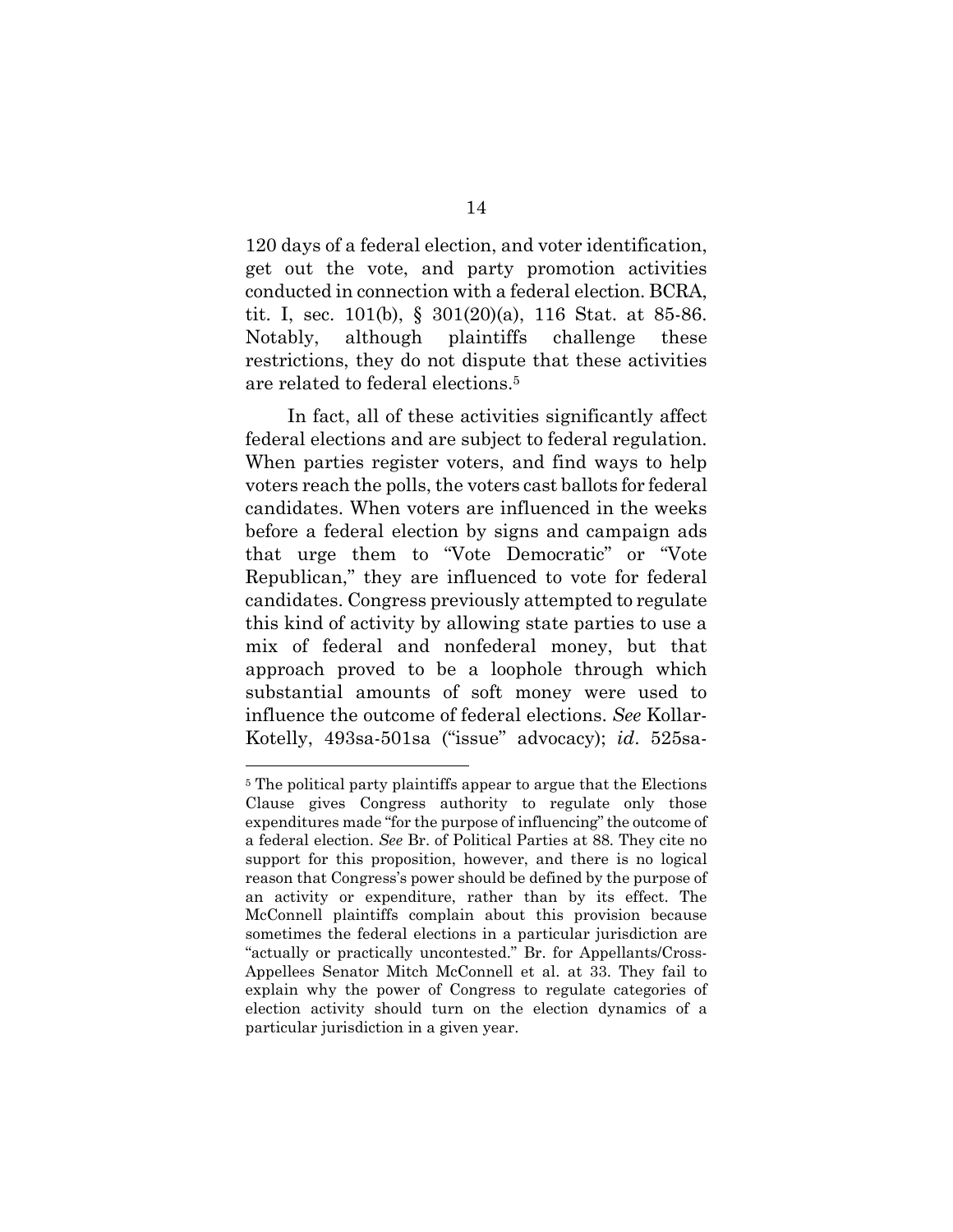527sa (get out the vote activity); *id*. 529-531sa (voter registration); *id*. 542sa ("national parties found a huge loophole through which to circumvent the federal campaign finance regime"). BCRA closes the loophole.

*Communications by state candidates that support or oppose candidates for federal office.* Under BCRA, a candidate for state office must use federal funds for communications that refer to a clearly identified candidate for federal office and promote, support, attack, or oppose the candidate for that office. BCRA, tit. I, sec. 101(a), § 323(f)(1), 116 Stat. at 85. In other words, if a state candidate wants to advocate for or against a federal candidate for office, the state candidate must use federal funds, just as the federal candidate would. Without this restriction, donors could easily evade the soft money limits by contributing to state candidates, who would use the money to support not only their own campaigns but also the campaigns of like-minded federal candidates.[6 T](#page-21-0)he connection with federal elections is clear and direct, and thus Congress has authority to regulate in this manner.

Although plaintiffs challenge these elements of BCRA on federalism grounds, they nonetheless acknowledge that campaigns for federal and state elections are closely intermeshed. *See, e.g*., Br. of Political Parties at 19-20 (describing Republican "Victory Plans" and Democratic "Coordinated Campaigns"). Taken in context, plaintiffs' complaint that Congress failed to respect the boundary between

<span id="page-21-0"></span><sup>6</sup> Plaintiffs further argue that federal candidates should be permitted to solicit soft money to be donated to state candidates, who could then use the funds to influence both the federal and state elections.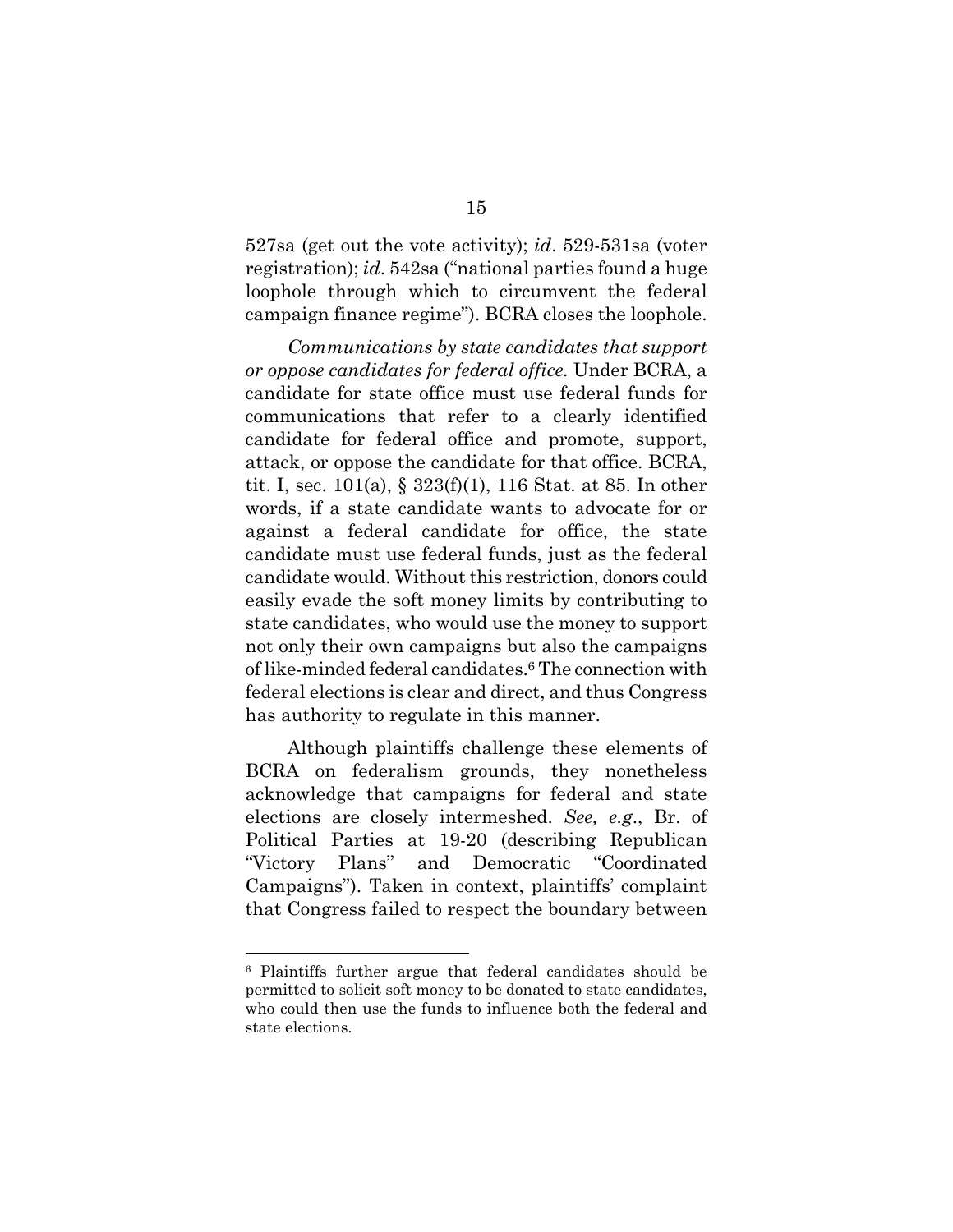federal and state election activities cannot stand. As is evident, parties, candidates, and the voters respect no clear dividing line between such elections. When the political parties and candidates purposefully coordinate their efforts in federal and state elections, Congress can hardly be faulted for regulating federal elections in a manner that may impact some state and local activities. The overlap is neither avoidable nor unconstitutional.

**C. BCRA, which regulates the financial transactions of private parties, does not impermissibly intrude on state sovereignty.** 

As important as what BCRA does is what BCRA does not do: it does not directly regulate the States in any way. The Act leaves untouched such matters as the timing of state elections, the structure of state government, the qualifications of state officeholders and voters, and the terms and duties of state officials. The degree of hyperbole found in the plaintiffs' briefs, and in the brief of the Amici States of Virginia, et al., might suggest otherwise. But, contrary to the assertion of these amici States supporting the plaintiffs, BCRA does not affect "a State's ability to have its own rules on how its own government will be chosen," nor does it "trump[] state campaign finance laws." Br. of Amici Curiae Virginia et al. at 2. Instead, the Act regulates the financial transactions of private parties.

A brief comparison of BCRA with the cases cited by plaintiffs and their amici promptly illustrates that BCRA stops far short of intruding on state sovereignty. In *Oregon v. Mitchell*, 400 U.S. 112, 118 (1970), the Court struck a federal statute that set a minimum voting age for state elections. In *Gregory v. Ashcroft*,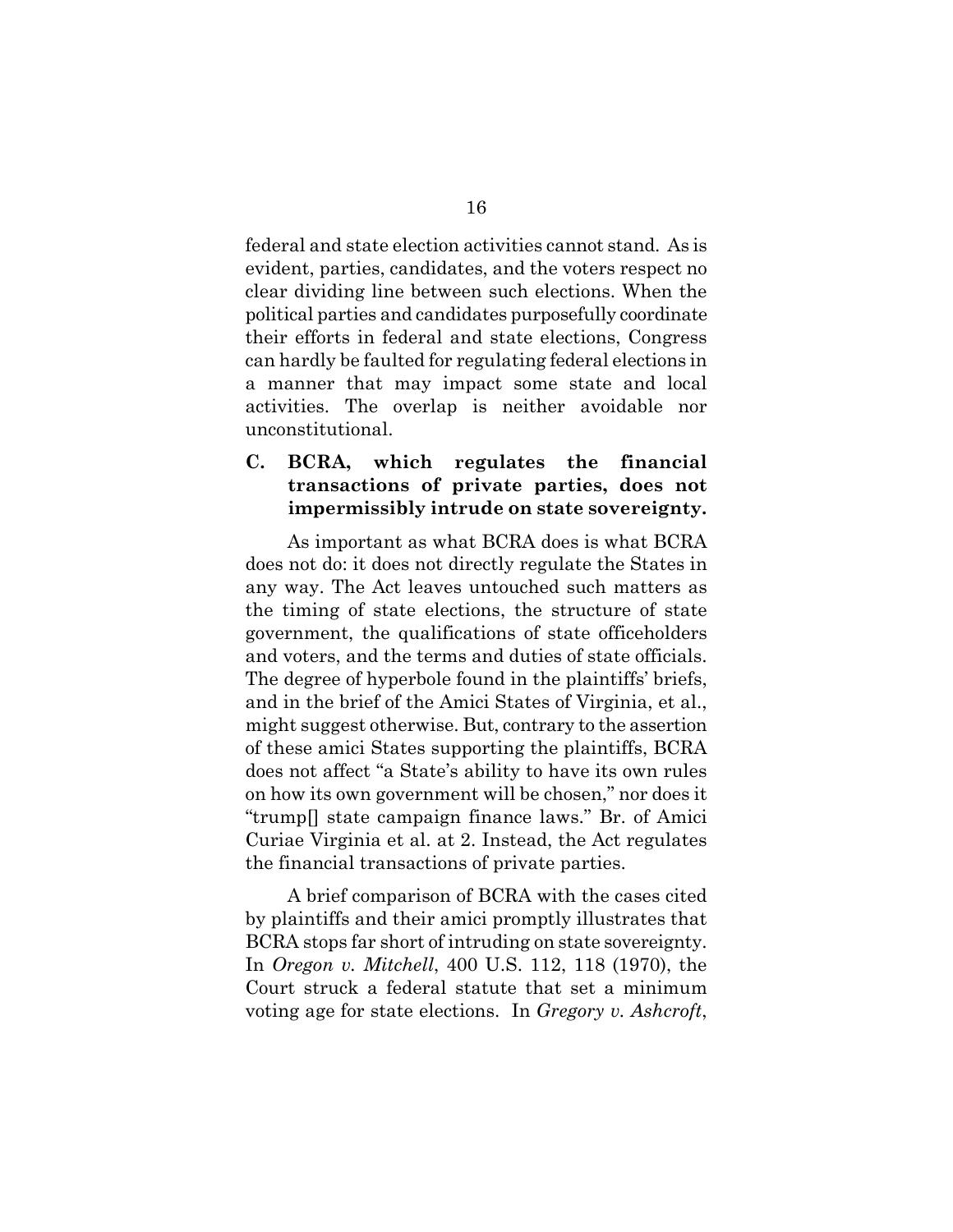501 U.S. at 463-64, the Court similarly expressed doubt about the power of Congress to interfere with the "authority of the people of the States to determine the qualifications of their most important government officials." BCRA does not override any such state laws. Nor does it affect the conduct of voters in state elections. C*f. Blitz v. United States*, 153 U.S. 308, 313- 15 (1894). Other cases are even farther afield. BCRA does not regulate the workings of state government at all, so it certainly does not "commandeer" state officials or state legislatures, *see Printz*, 521 U.S. at 925 or abrogate state sovereign immunity, *see Alden v. Maine*, 527 U.S. 706, 712 (1999).

Also inapposite are the supposed examples of Congressional overreaching described by the plaintiffs. The political parties emphasize that the "Chairman of the [Republican National Committee]" cannot "send a fundraising letter on behalf of a *state* gubernatorial candidate or even a *local* mayoral candidate." Br. of Political Parties at 78. The McConnell plaintiffs cite this example of "severe" federal intrusion: federal officeholders, like Senator McConnell "will be prohibited from writing or calling donors to ask them to make donations . . . to state and local committees and candidates." Br. of Appellants/Cross-Appellees Senator Mitch McConnell et al. at 34. What plaintiffs describe are simply restrictions on the solicitation of money by certain private parties, not intrusions on the authority of States to regulate their own elections.

BCRA's restrictions on soft money regulate the financial transactions of private parties, not States. Congress created a set of rules to govern the financing of federal elections, not state elections. Admittedly, the two areas overlap, in large part because many States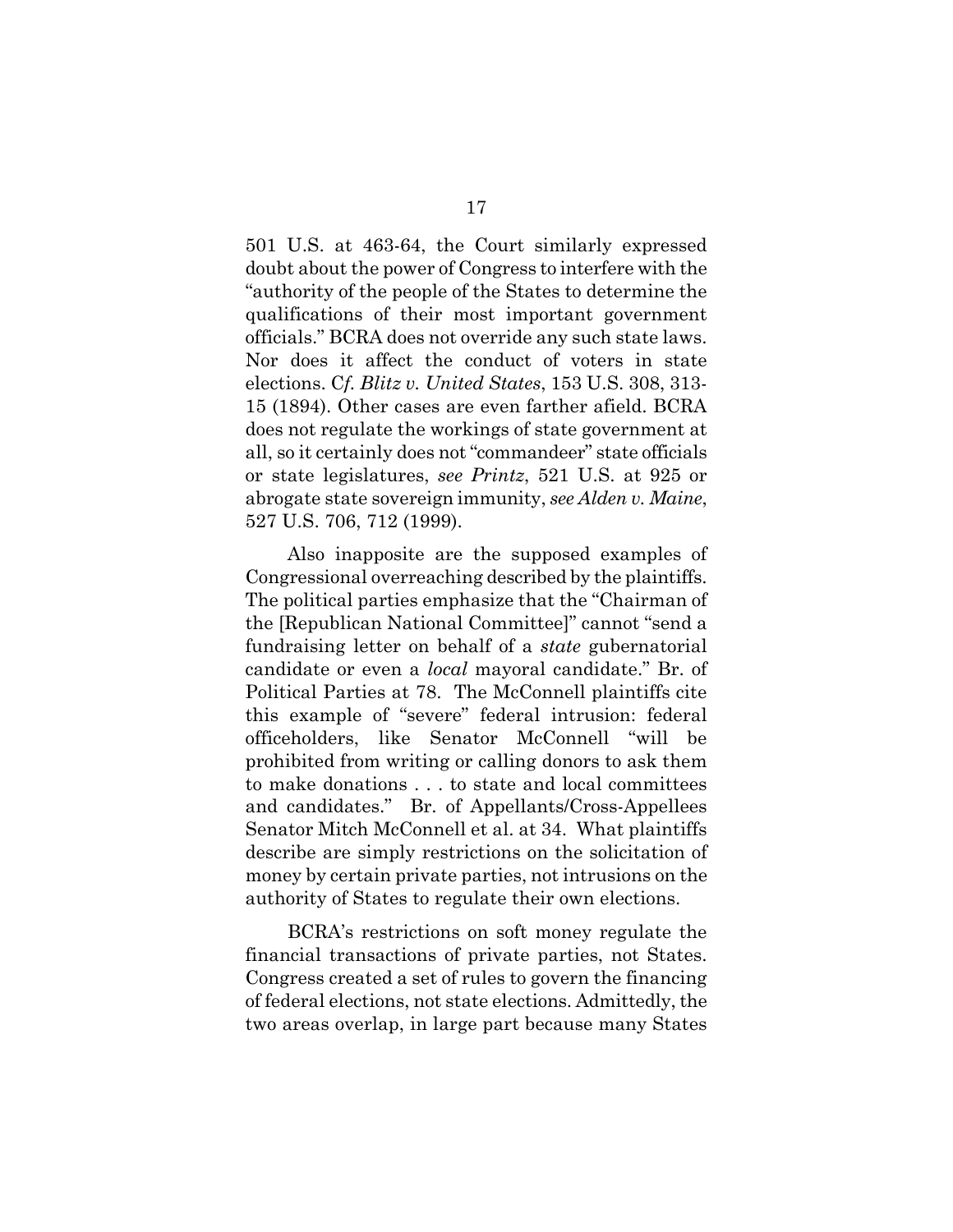thus far have chosen to hold their elections simultaneously with federal elections[.7](#page-24-0) The power of Congress to regulate in this area, however, is not lessened by any incidental and unavoidable effect those regulations may have on state elections.

**II. BCRA Serves The Interests Of The States And Their Citizens By Restoring Integrity To The National Political Process And Promoting Political Participation and Discourse.** 

Although Congress passed BCRA to reform the federal election process, the Act serves a goal that is vitally important to the States. It seeks to restore integrity to, and confidence in, the national political process of which all Americans are a part. As this Court has repeatedly recognized, "[d]emocracy works 'only if the people have faith in those who govern, and that faith is bound to be shattered when high officials and their appointees engage in activities which arouse suspicions of malfeasance and corruption.'" *Nixon v. Shrink Missouri Gov't PAC*, 528 U.S. 377, 390 (2000) [hereinafter "*Shrink Missouri*"] (quoting *United States v. Mississippi Valley Generating Co.*, 364 U.S. 520, 562 (1961)). By eliminating the flow of soft money through the political parties, and preventing corporations and unions from spending unlimited sums on sham "issue ads," BCRA is designed to remedy the "disaffection [and] distrust [that] has now spread to the entire political discourse." *Shrink Missouri*, 528 U.S. at 408 (Kennedy, J., dissenting). The States, like the federal government, must grapple with this national loss of

<span id="page-24-0"></span><sup>7</sup> States maintain the full authority as sovereigns to hold their elections at different times from federal elections.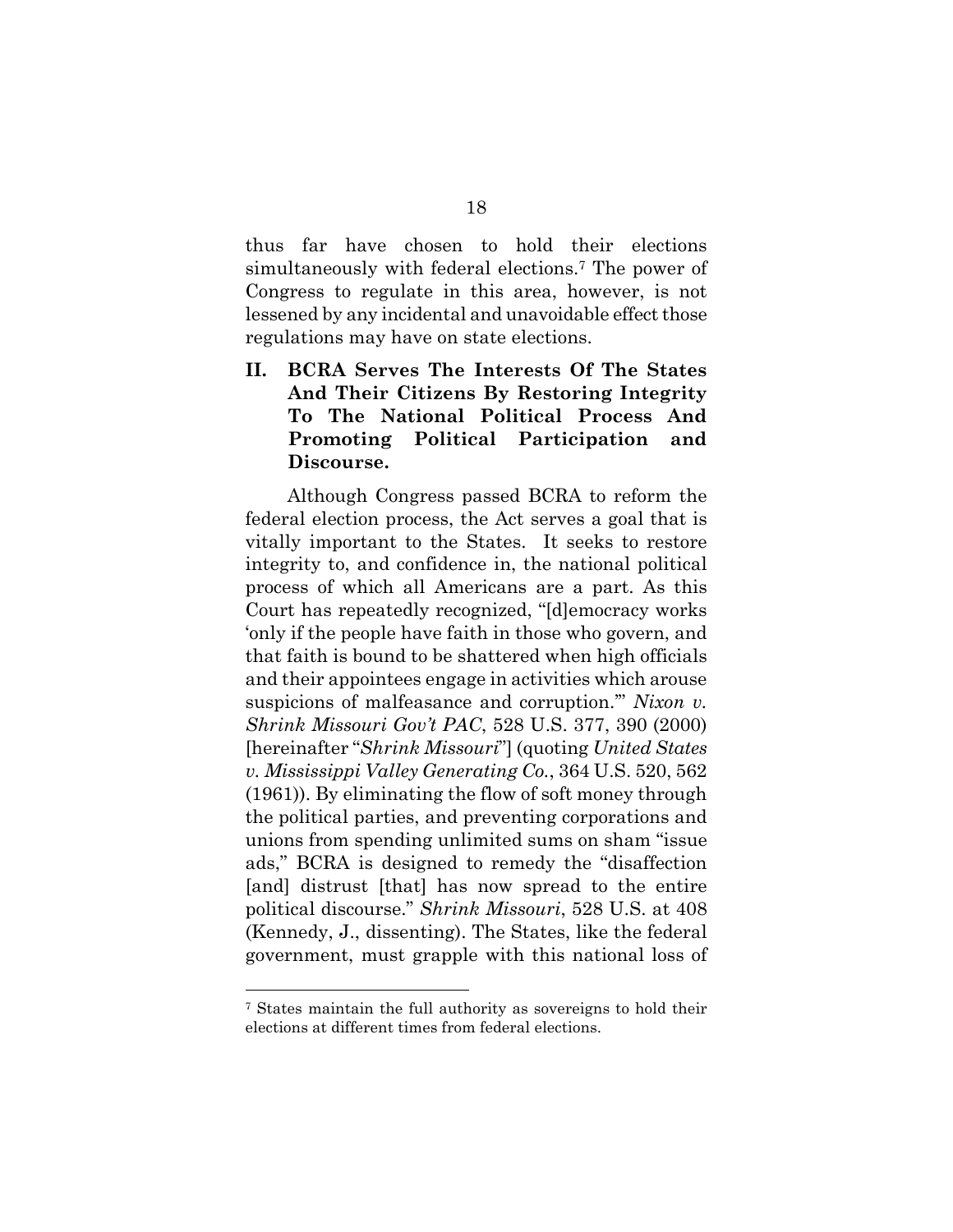faith in our democratic institutions. BCRA directly benefits the States and their citizens by (1) restoring faith in, and therefore participation in, the democratic process; and (2) ensuring that elected federal officials represent their constituents with loyalty and integrity.

Americans' confidence in their elected officials has been deeply shaken by the influence of money, real or apparent, on the outcomes of elections, access to government, and political decision-making. The record below contains substantial evidence that "the public believes there is a direct correlation between the size of a donor's contribution to a political party and the amount of access to, and influence on, the officeholders of that party that the donor enjoys thereafter." Kollar-Kotelly, 626sa; Leon, 1289sa. Among the data before the court was a poll conducted by two prominent pollsters, Mark Mellman and Richard Wirthlin, *see*  Leon, 1290sa, which found that "[a] significant majority of Americans believe that those who make large contributions to political parties have a major impact on the decisions made by federally elected officials." Kollar-Kotelly, 627sa; Leon, 1291sa. The poll further found that *seventy-one percent* of Americans "think that members of Congress sometimes decide how to vote on an issue based on what big contributors to their political party want, even if it's not what most people in their district want, or *even if it's not what they think is best for the country*." Kollar-Kotelly, 628sa; Leon, 1292sa (emphasis added).

It is crucial to the States that their citizens have faith in the democratic process. When the electorate perceives that federal elections or officeholders are corrupt, this perception taints the electorate's view of more than just the federal government. Such a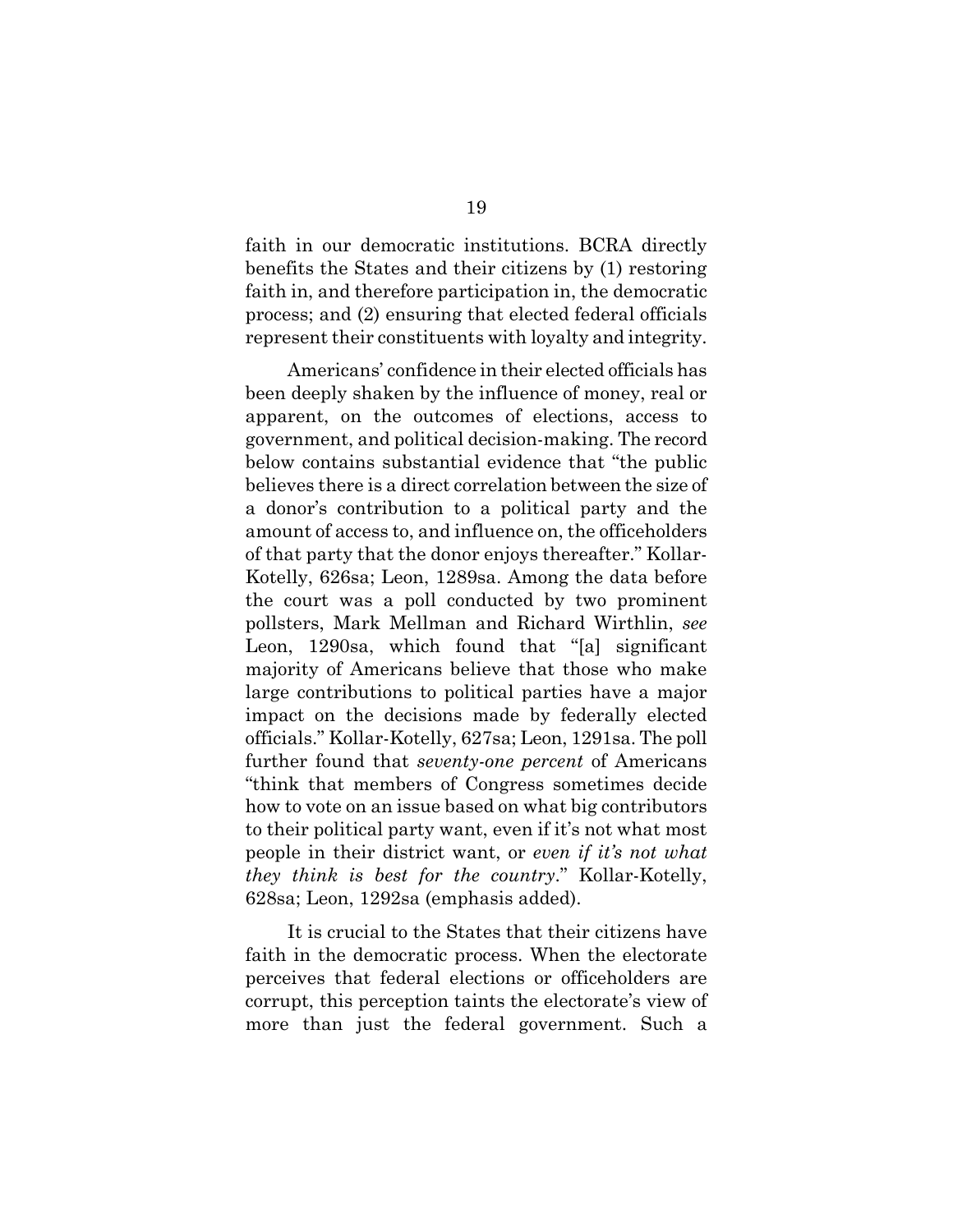sentiment leads to cynicism, alienation and a pervasive loss of faith in all levels of government – federal, state and local. State and local governments, which depend on their citizens to serve on local boards and committees, run for municipal offices, volunteer for emergency services and participate in the obligations of democratic society, suffer sharply from such cynicism. As this Court has warned, "[l]eave the perception of impropriety unanswered, and the cynical assumption that large donors call the tune could jeopardize the willingness of voters to take part in democratic governance."*Shrink Missouri*, 528 U.S. at 390; *see also United States v. Int'l Union UAW-CIO*, 352 U.S. 567, 575 (1957) (noting that ban on corporate contributions not only preserves the integrity of the electoral process but also "sustain[s] the active, alert responsibility of the individual citizen in a democracy").

The States also have a keen interest in the integrity and loyalty of federal officeholders elected to represent the interests of their citizens. The record documents the ways in which soft money has distorted the federal political process and has given large donors disproportionate access to federal officeholders. Curtailing the solicitation and spending of soft money will reduce the pressure on federal officeholders to respond to the interests of donors and allow these public officials to focus their time and attention on the needs of their constituents.

Removing the influence of "big money" not only promotes accountability, it invigorates political debate at the state and local level. Freeing the political parties of the race to raise and spend huge amounts of soft money in each federal election cycle will enable them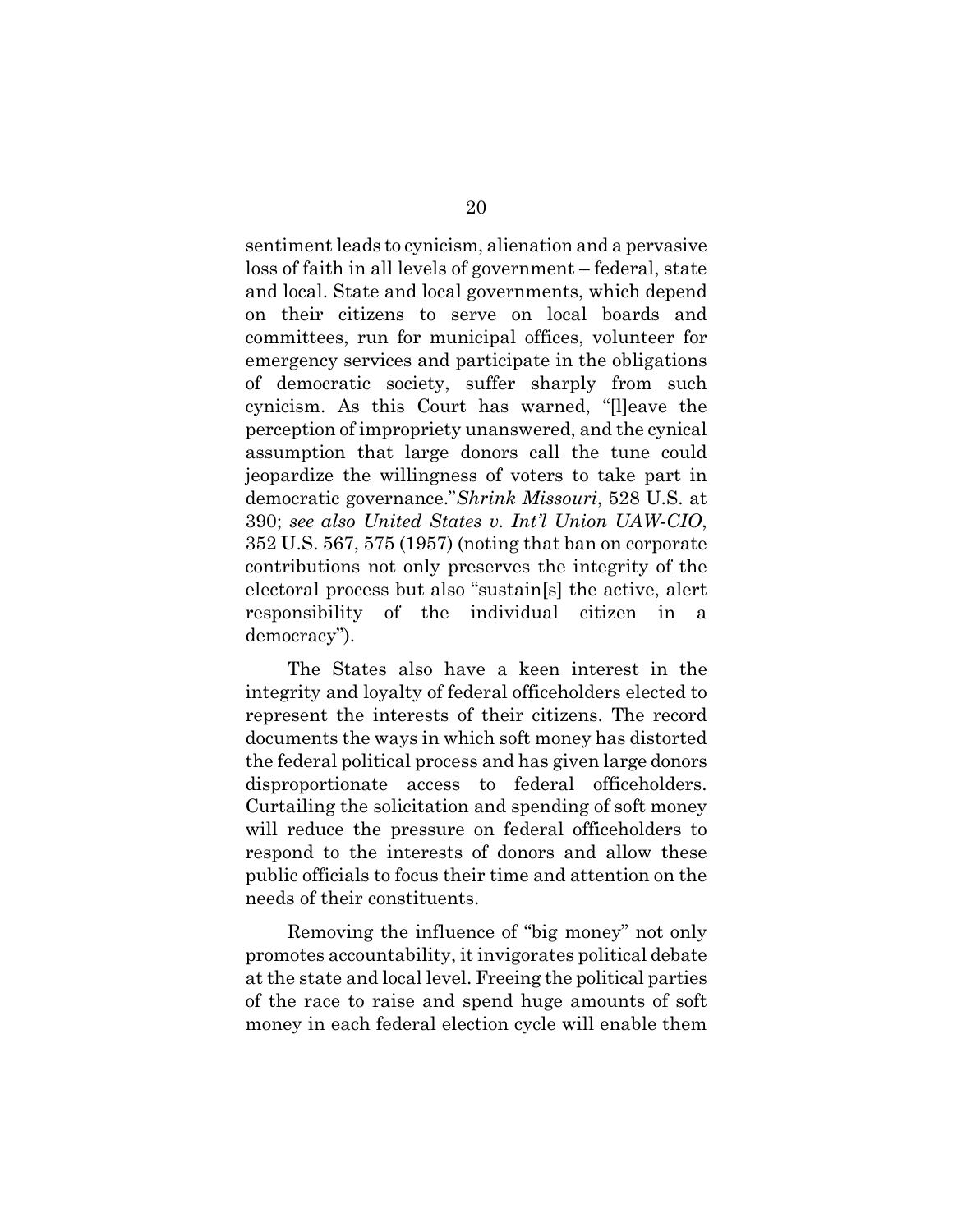to refocus their efforts on political organizing at the state and local level, thereby giving ordinary Americans more opportunity to debate issues, meet candidates and participate in our national political process. BCRA is crucial to achieving this result.

**III. The Ability Of The States To Protect The Confidence Of Their Citizenry In Their Own Elected State Officials Should Not Be Hobbled By The First Amendment Proscriptions Sought By Plaintiffs.** 

The Court should reject plaintiffs' view of the First Amendment, not only to uphold BCRA, but to preserve the ability of the States to enact and enforce their own campaign finance reforms. The plaintiffs view virtually every significant aspect of BCRA as facially invalid. If adopted, plaintiffs' constitutional vision would forever deny to the States the ability to enact broad categories of legislation, $\delta$  thereby transforming the First Amendment into an imposed set of "judicial formulas so rigid that they become a straightjacket that disables government from responding to serious problems." *Denver Area Educ. Telecomms. Consortium, Inc. v. FCC*, 518 U.S. 727, 741 (1996) (plurality opinion).

<span id="page-27-0"></span><sup>8</sup> As an example, the McConnell plaintiffs argue that restrictions on contributions to political parties cannot be justified by the governmental interest in avoiding corruption or the appearance of corruption. Br. for Appellants/Cross-Appellees Senator Mitch McConnell et al. at 20. Both the McConnell and political party plaintiffs argue that limits on contributions to political parties must withstand strict scrutiny. *Id*. at 17; Br. of Political Parties at 35-36. These views call into question not only section 101 of BCRA but also efforts by States to limit contributions to political parties.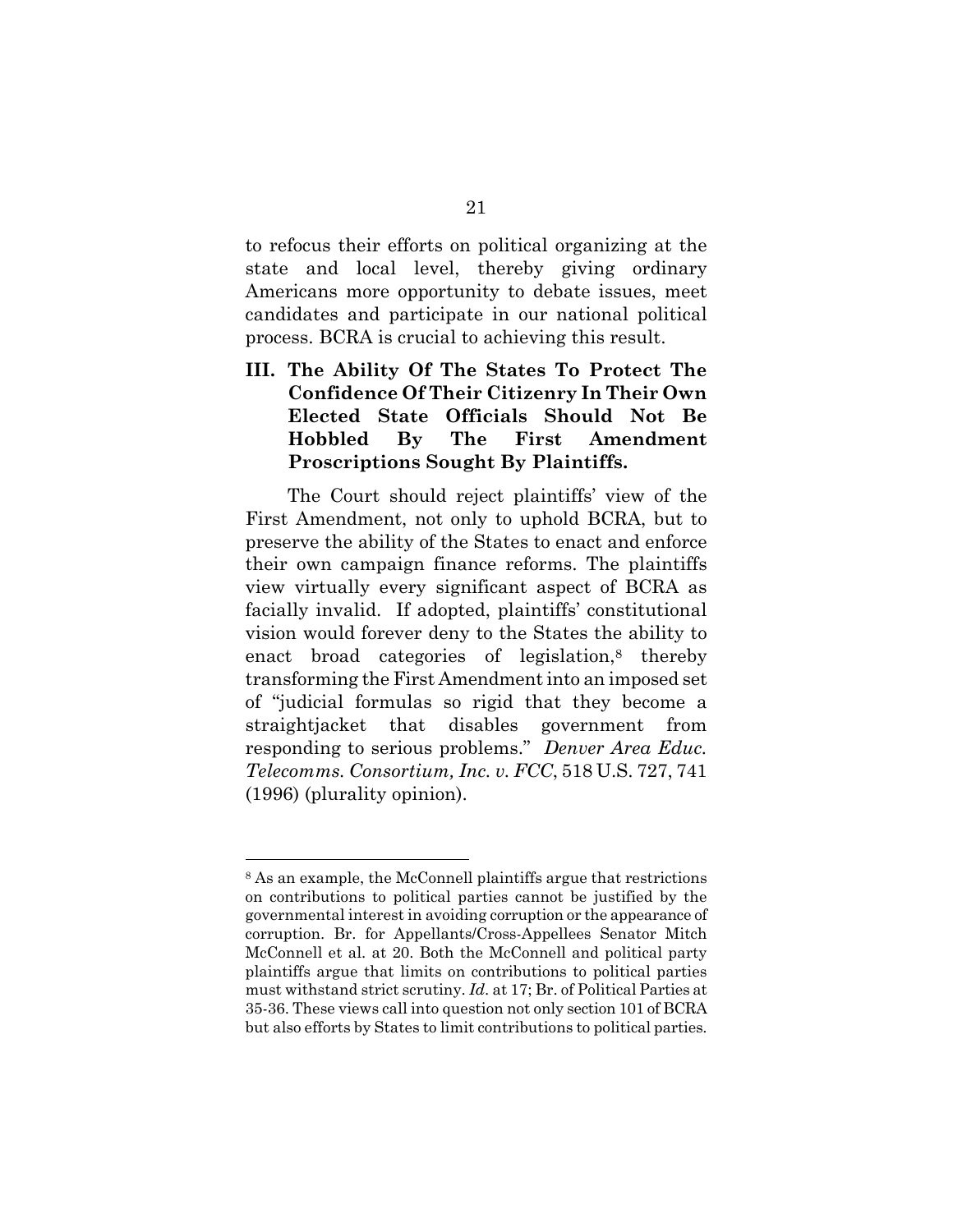The States seek to protect their ability to experiment with campaign finance reforms, because the States have a compelling interest in addressing the shared belief of many citizens that they have lost any meaningful voice in their own government. *See FEC v. Massachusetts Citizens for Life, Inc.*, 479 U.S. 238, 257 (1986) ("it is important to protect the integrity of the marketplace of political ideas"). A core attribute and function of the sovereignty of the Amici is the policing of their own elections.

This case implicates the continuing validity, and the future vitality, of myriad State campaign finance reforms and innovations that address corruption or the appearance of corruption in State elections. *See generally* 33 Council of State Governments, *The Book of the States* 174-232 (2000) (detailing campaign finance reform legislation passed by the States); http://www.fec.gov/pages/cfllaw2000.htm (visited July 30, 2003) (charting the current array of campaign finance legislation by the States). This Court should not effectively silence the medley of responses being played out in Statehouses across this nation. Instead, the Court should adopt a vision of the First Amendment that protects core freedoms while allowing the States to continue serving as "laboratories of democracy":

> [A] single courageous state may, if its citizens choose, serve as a laboratory; and try novel social and economic experiments without risk to the rest of the country. This Court has the power to prevent an experiment. . . . But, in the exercise of this high power, we must be ever on our guard, lest we erect our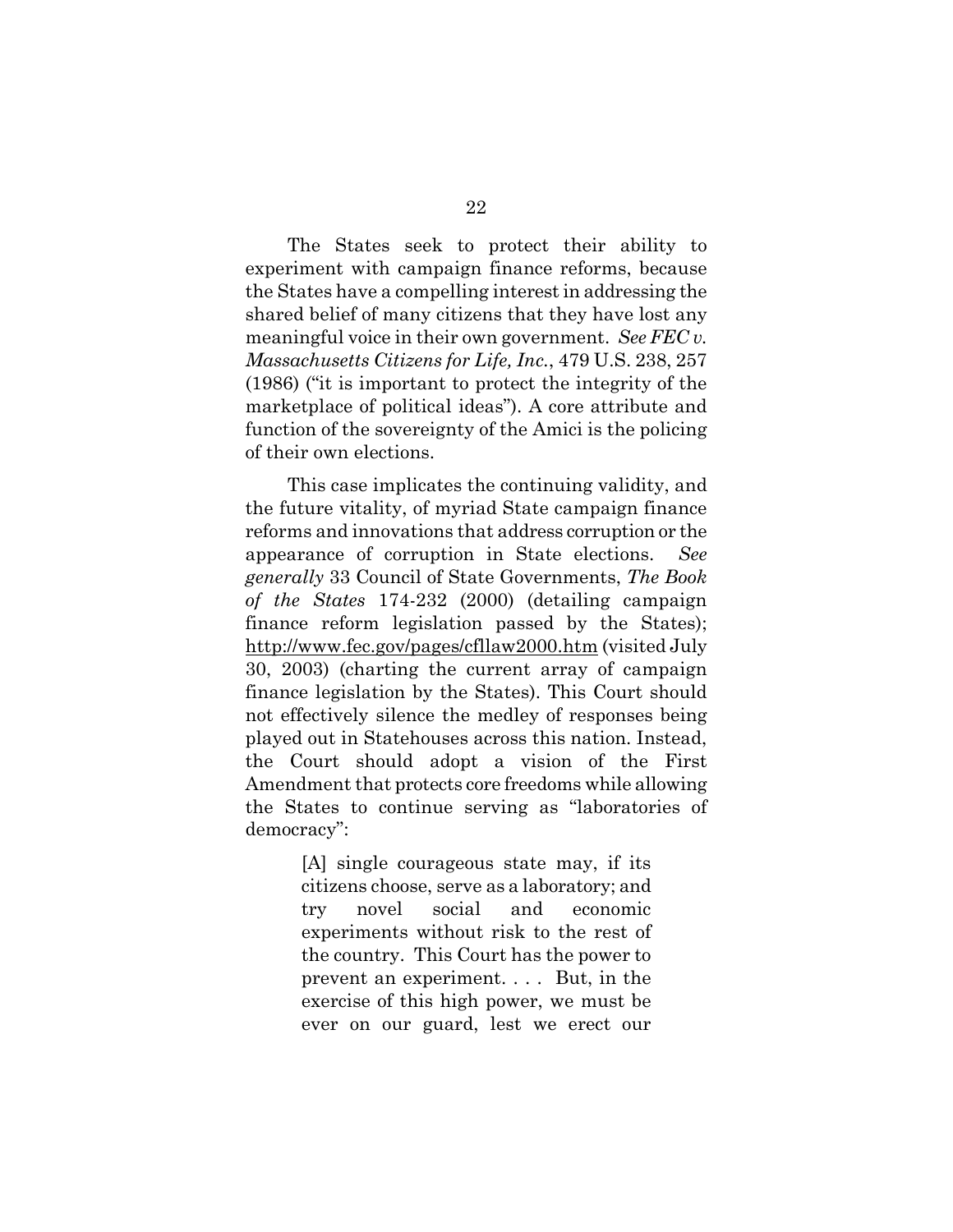prejudices into legal principles.

*New State Ice Co. v. Liebmann*, 285 U.S. 262, 311 (1932) (Brandeis, J., dissenting). [9](#page-29-0) 

Rather than enhancing state sovereignty, the plaintiffs seek to preclude the States from experimenting with meaningful campaign finance reform. As Judge Kollar-Kotelly recognized, the plaintiffs advance a view of the First Amendment that does not appear to "accept any restrictions whatsoever," even the contribution limits established as constitutional in *Buckley.* Kollar-Kotelly, 1008sa. The plaintiffs seek not to reform, but to repeal, this entire area of the law, cutting a wide constitutional swath that would eradicate a century of efforts to deal with the erosion of the public's faith in our institutions of democracy. If plaintiffs' view of the law prevails, "[t]he clock will be turned back to close to 100 years of incremental and balanced campaign finance regulation." Kollar-Kotelly, 1012sa-1013sa; *see also* 

<span id="page-29-0"></span><sup>9</sup>As Senator John Bankhead noted long ago:

<sup>&</sup>quot;We all know that money is the chief source of corruption. We all know that large contributions to political campaigns not only put the political party under obligation to the large contributors, who demand pay in the way of legislation, but we also know that large sums of money are used for the purpose of conducting expensive campaigns through the newspapers and over the radio; in the publication of all sorts of literature, true and untrue; and for the purpose of paying the expenses of campaigners sent out into the country to spread propaganda, both true and untrue."

*United States v. Int'l Union UAW-CIO*, 352 U.S. at 577-78 (1957) (quoting 86 Cong.Rec. 2720).